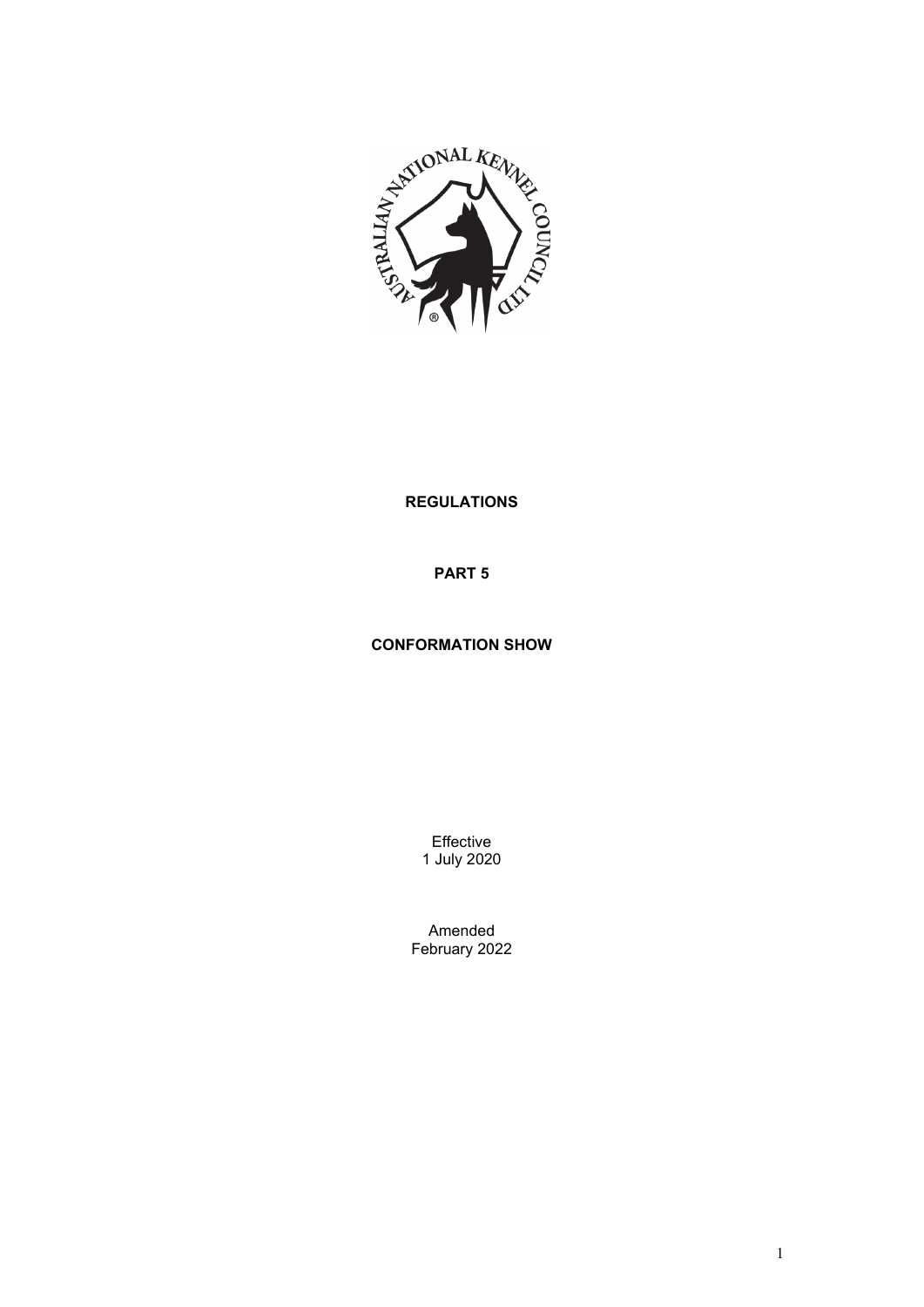# **CONTENTS**

## Page No.

| 1.1<br>Definitions<br>1.2<br>Classes for Exhibit at a Show<br>1.3<br><b>Special Classes</b>                                                                                                                                                                                                                                                                                                            | 4<br>4<br>6                                        |  |  |  |
|--------------------------------------------------------------------------------------------------------------------------------------------------------------------------------------------------------------------------------------------------------------------------------------------------------------------------------------------------------------------------------------------------------|----------------------------------------------------|--|--|--|
|                                                                                                                                                                                                                                                                                                                                                                                                        |                                                    |  |  |  |
| 2.1<br>Eligibility<br>2.2<br>Schedules<br>2.3<br>Entries<br>2.4<br>Catalogues<br>2.5<br><b>Extreme Weather Policy</b><br>2.6<br><b>Conformation Ring</b>                                                                                                                                                                                                                                               |                                                    |  |  |  |
| <b>SECTION 3</b>                                                                                                                                                                                                                                                                                                                                                                                       |                                                    |  |  |  |
| <b>Affiliates</b><br>3.1<br>3.2<br>Judge<br>Judging procedures<br>3.3<br><b>Stewards</b><br>3.4<br><b>Ticket Writers</b><br>3.5                                                                                                                                                                                                                                                                        | 8<br>9<br>10<br>10<br>11                           |  |  |  |
| SECTION 4                                                                                                                                                                                                                                                                                                                                                                                              |                                                    |  |  |  |
| 4.1<br><b>Proprietary Interest</b><br>4.3. Double Handling                                                                                                                                                                                                                                                                                                                                             | 11<br>12                                           |  |  |  |
| <b>SECTION 5</b>                                                                                                                                                                                                                                                                                                                                                                                       |                                                    |  |  |  |
| Classification of the Groups of Breeds of Dogs<br>5.1                                                                                                                                                                                                                                                                                                                                                  | 12                                                 |  |  |  |
|                                                                                                                                                                                                                                                                                                                                                                                                        |                                                    |  |  |  |
| 6.1<br><b>Neuter Classes</b>                                                                                                                                                                                                                                                                                                                                                                           | 12                                                 |  |  |  |
|                                                                                                                                                                                                                                                                                                                                                                                                        |                                                    |  |  |  |
| 7.1.1<br><b>Breed Classes</b><br>7.1.2<br><b>Best of Breed Judging</b><br>Neuter of Breed judging (where offered)<br>7.1.3<br>Best of Neuter of Breed judging (where offered)<br>7.1.4<br><b>Group Specials</b><br>7.1.5<br>Neuter Group Specials (where offered)<br>7.1.6<br><b>General Specials</b><br>7.1.7<br>Neuter General Specials (where offered)<br>7.1.8<br>Optional Order of Judging<br>7.2 | 13<br>13<br>13<br>14<br>14<br>15<br>15<br>16<br>17 |  |  |  |
|                                                                                                                                                                                                                                                                                                                                                                                                        | 17                                                 |  |  |  |
| 8.1 Alternative In-Group and In-Show Placing System<br>8.2 Breed Judging<br>8.3 Group/Show Judging                                                                                                                                                                                                                                                                                                     | 17<br>17<br>17                                     |  |  |  |
|                                                                                                                                                                                                                                                                                                                                                                                                        | 18                                                 |  |  |  |
| Rules for the Conduct of FCI/CACIB Shows<br>9.1<br>9.2<br><b>Basics</b><br>9.3<br>Applications<br>Restrictions<br>9.4<br>9.5<br>Special Requirements / Admission of Dogs<br>9.6<br>Unclassified - Breeds not recognized by the FCI (Not eligible for CACIB or Best in                                                                                                                                  | 18<br>18<br>18<br>18<br>19                         |  |  |  |
| Group)<br>9.7<br>Classes<br><b>Qualifications and Placings</b><br>9.8                                                                                                                                                                                                                                                                                                                                  | 20<br>20<br>21                                     |  |  |  |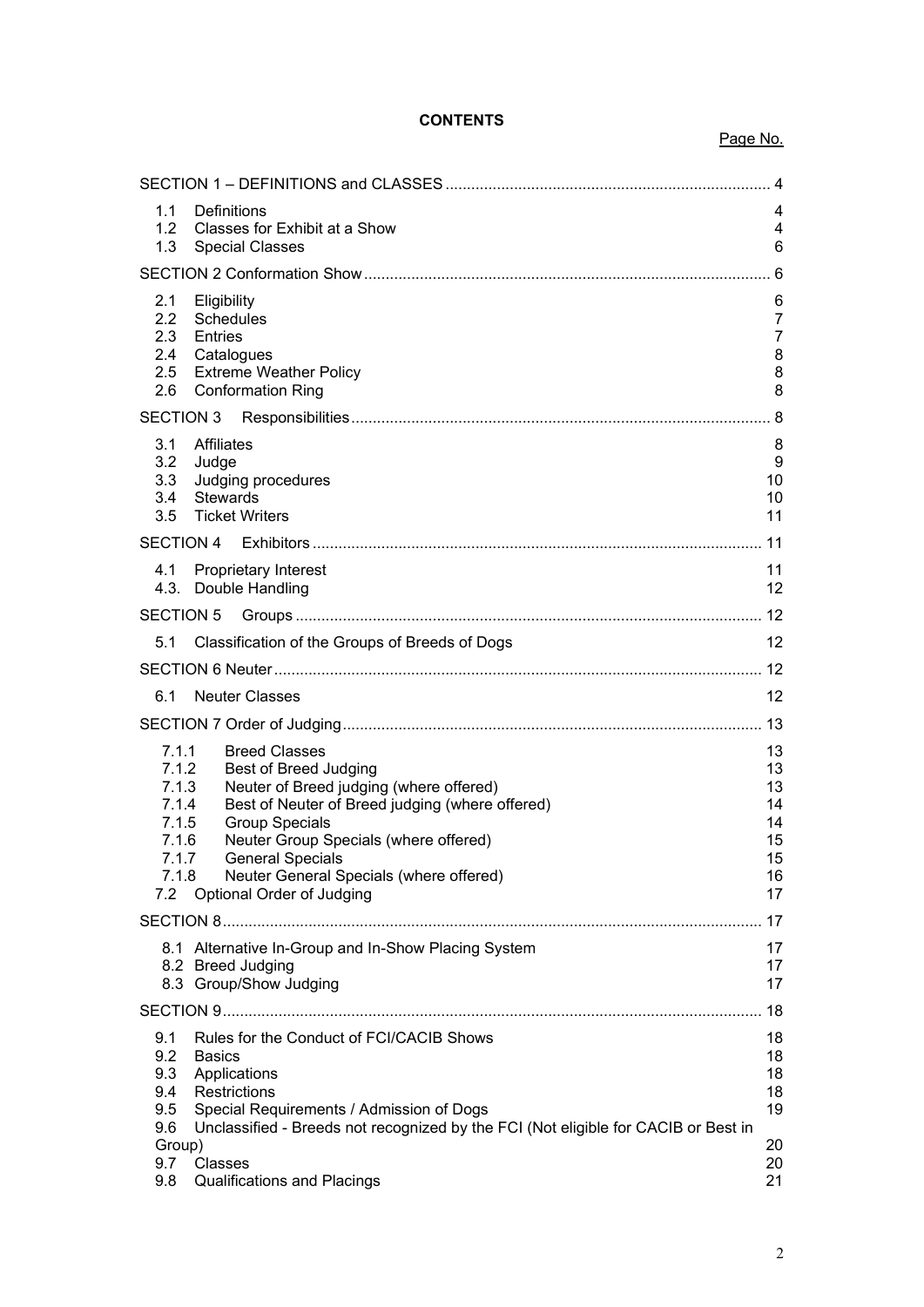| 9.9 | Titles, Awards and Main Ring Competitions                                                                                                                                                                                                                                                                                                                                                     | 21                                                             |
|-----|-----------------------------------------------------------------------------------------------------------------------------------------------------------------------------------------------------------------------------------------------------------------------------------------------------------------------------------------------------------------------------------------------|----------------------------------------------------------------|
|     |                                                                                                                                                                                                                                                                                                                                                                                               | 22                                                             |
|     | 10.1 Prizes and Certificates<br>10.2 Awards & Titles<br>10.3 Challenge Certificates<br>10.4 Neuter Certificates<br>10.5 Championship Points System<br>10.6 Neuter Championship Points System<br>10.7 Grand Champion<br>10.8 Neuter Grand Champion<br>10.9 Supreme Champion<br>10.10International Champion<br>10.11ANKC/FCI Title of International Beauty/Working/Show Champion (CIB/CIT/CIE). | 22<br>22<br>23<br>23<br>23<br>24<br>25<br>25<br>25<br>25<br>26 |
|     |                                                                                                                                                                                                                                                                                                                                                                                               | 26                                                             |
|     | 11.1 Disqualification from Conformation Exhibition                                                                                                                                                                                                                                                                                                                                            | 26                                                             |
|     |                                                                                                                                                                                                                                                                                                                                                                                               | 27                                                             |
|     | 12.1 Access to Exhibition Grounds                                                                                                                                                                                                                                                                                                                                                             | 27                                                             |
|     |                                                                                                                                                                                                                                                                                                                                                                                               |                                                                |
|     | 13.1 Use of Firearms                                                                                                                                                                                                                                                                                                                                                                          | 27                                                             |
|     |                                                                                                                                                                                                                                                                                                                                                                                               | 27                                                             |
|     | 14.1 Use of Breed Standards at Shows                                                                                                                                                                                                                                                                                                                                                          | 27                                                             |
|     |                                                                                                                                                                                                                                                                                                                                                                                               | 27                                                             |
|     | 15.1. Collars                                                                                                                                                                                                                                                                                                                                                                                 | 27                                                             |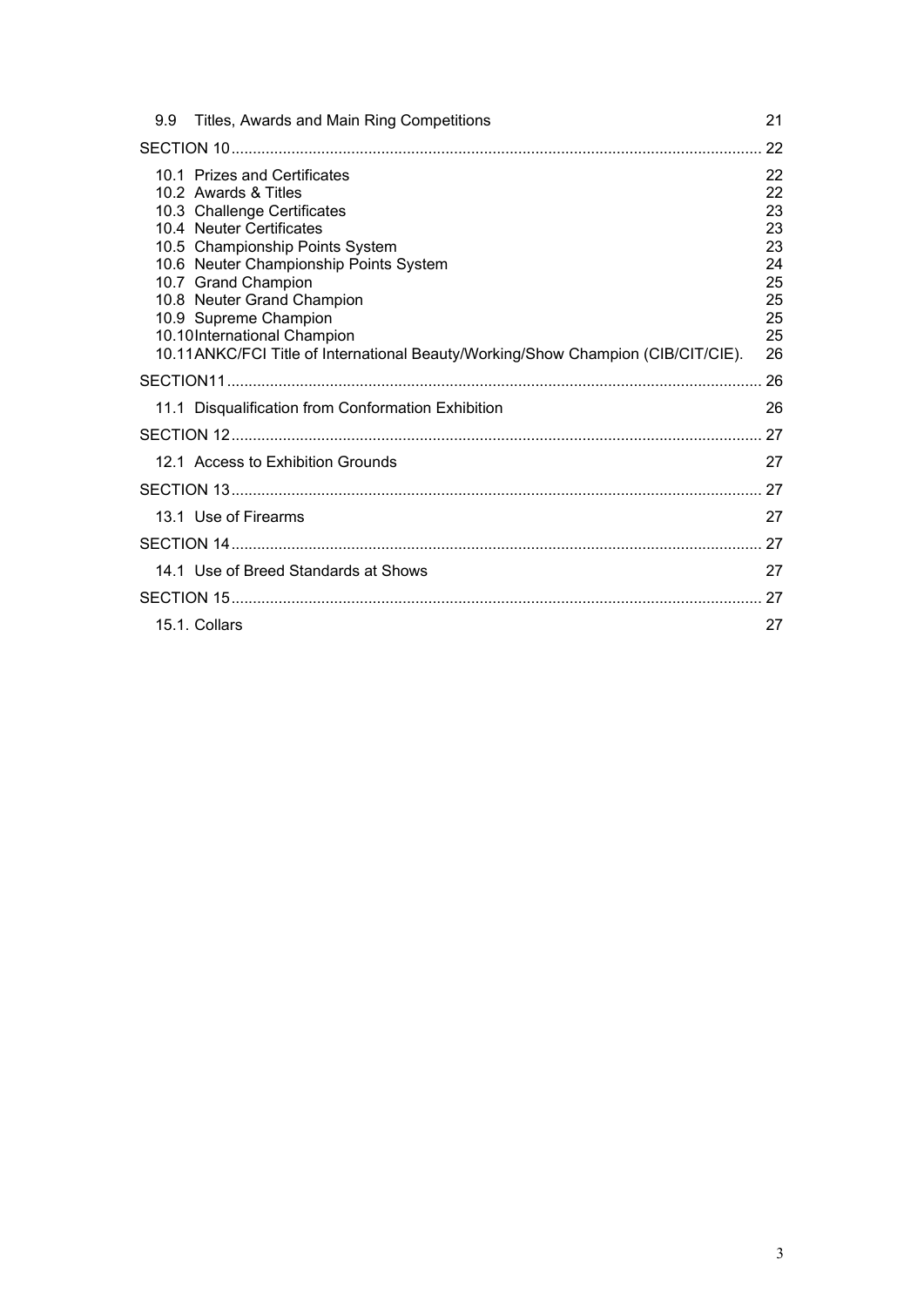## <span id="page-3-0"></span>**SECTION 1 – DEFINITIONS and CLASSES**

## <span id="page-3-1"></span>**1.1 Definitions**

- 1.1.1 **Best of Breed Certificate** certificate awarded to the Best of Breed winning dog or bitch at Championship Shows.
- 1.1.2 **Challenge Certificate** certificates awarded to the best dog and bitch of a Breed who is not the Best of Breed winner at Championship Shows at the discretion of the Judge
- 1.1.3 **Exhibition** is defined to include any Conformation Show
- 1.1.4 **Championship Show** a conformation show approved by an ANKC Ltd member body to be judged by an approved ANKC Ltd championship judge (including those overseas judges approved by the ANKC Ltd to judge at Australian fixtures) at which points may be awarded towards an exhibit's Australian Championship titles.
- 1.1.5 **Conformation Show -** a Show that is either an All Breeds Show, Championship Show, General Show, Open Show, Parade, Competition, Sanctioned Show or Specialist Show
- 1.1.5 **Open Show**  an open show approved by an ANKC Ltd member body to be judged by trainee judges where no championship points can be awarded.
- 1.1.6 **Parade** an approved conformation show at which exhibits have not accrued enough points for a "Champion" title, or have not yet applied for that title at the date entries close, where no championship points are to be awarded and to be judged by trainee judges.

**Note:** An Open Show and Parade is a means by which trainee judges can gain experience in ring craft and Clubs are to be encouraged to conduct them.

- 1.1.7 **Proprietary Interest** having some legal or equitable interest in an animal on an ongoing basis. For the purposes of these Regulations the definition does not include boarding a dog at a Judge's boarding kennel. **(Amended 10/20, 7.5.7. Effective 01/01/21)**
- **1**.1.8 **Dog** includes bitch where the context reasonably permits.
- 1.1.9 **Neuter** A neuter is a dog or bitch that has been desexed either by castration or ovarian hysterectomy and is rendered infertile and is registered on the main register as neuter.

#### <span id="page-3-2"></span>**1.2 Classes for Exhibit at a Show**

No Classes, for which points may be earned towards an ANKC Ltd approved title, shall be offered at a show unless those points are to be awarded to all exhibits eligible to receive them under these regulations.

#### **1.2.1 General Classes**

| Name              | No. | Description                                                                                                                                                                                                                                                                                                                                                                                                                                          |
|-------------------|-----|------------------------------------------------------------------------------------------------------------------------------------------------------------------------------------------------------------------------------------------------------------------------------------------------------------------------------------------------------------------------------------------------------------------------------------------------------|
| <b>Baby Puppy</b> | 1   | For dogs aged three and under six months. (Not<br>eligible for Challenge)                                                                                                                                                                                                                                                                                                                                                                            |
| Minor Puppy       | 2   | For dogs aged six and under nine months.                                                                                                                                                                                                                                                                                                                                                                                                             |
| Puppy             | 3   | For dogs aged six and under twelve months.                                                                                                                                                                                                                                                                                                                                                                                                           |
| Junior            | 4   | For dogs aged nine and under eighteen months.                                                                                                                                                                                                                                                                                                                                                                                                        |
| Intermediate      | 5   | For dogs aged eighteen and under thirty-six months.                                                                                                                                                                                                                                                                                                                                                                                                  |
| <b>Novice</b>     | 6   | For dogs six months of age or over which have not won<br>First Prize at any Parade, Open Show or<br>a<br>Championship Show. Baby puppy and Local classes<br>excepted. (For the purpose of class (6) First Prizes<br>won up to and including the day before the date of<br>entry close in a Show only shall be taken into account<br>but such restriction shall not apply in the case of a<br>Special Prize for which more than one win is required). |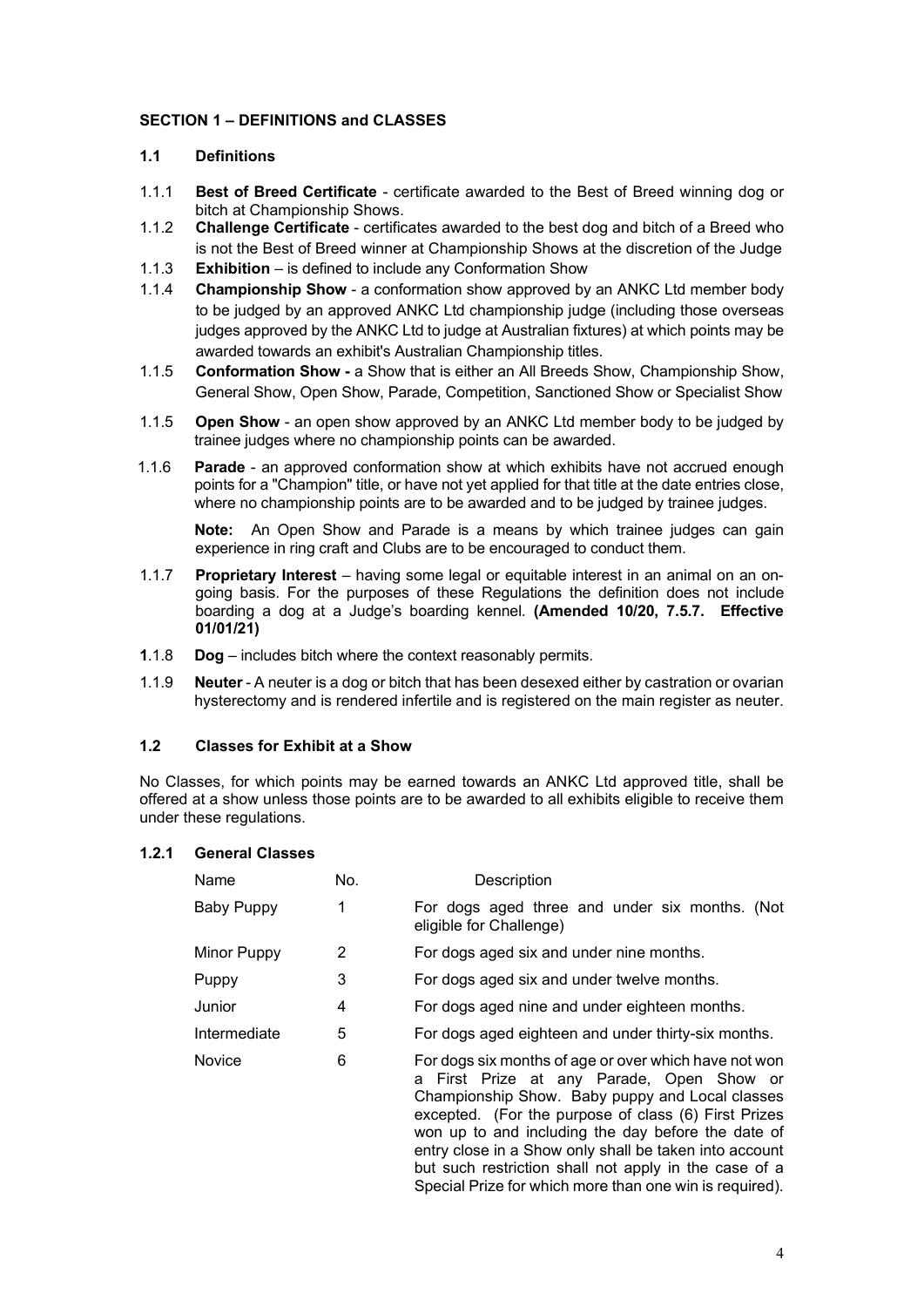| Graduate                 | 7  | For dogs six months of age or over which have not won<br>a Challenge Certificate up to and including the day<br>before the date of entry close.                                                                                                                                                                |
|--------------------------|----|----------------------------------------------------------------------------------------------------------------------------------------------------------------------------------------------------------------------------------------------------------------------------------------------------------------|
| Limit                    | 8  | For dogs over twelve months of age which are not<br>Champions, or have not gained sufficient points to<br>qualify as a Champion, up to and including the day<br>before the date of entry close.                                                                                                                |
| <b>State Bred</b>        | 9  | For dogs six months of age or over bred in the State<br>or Territory in which they are exhibited.                                                                                                                                                                                                              |
| <b>Australian Bred</b>   | 10 | For dogs aged six months or over bred in Australia.                                                                                                                                                                                                                                                            |
| Open                     | 11 | For dogs aged six months or over and of a breed or<br>variety recognized by the ANKC Ltd.                                                                                                                                                                                                                      |
| Veteran                  | 12 | 7 years and over                                                                                                                                                                                                                                                                                               |
| Veteran                  | 13 | 10 years and over                                                                                                                                                                                                                                                                                              |
| <b>Bred by Exhibitor</b> | 14 | For dogs aged six months and over. The exhibit must<br>be owned and handled by the breeder of record. The<br>exhibit must be handled throughout the breed classes,<br>all group and general specials classes by the owner or<br>part owner of the prefix under which the exhibit was<br>originally registered. |
| Champion                 | 21 | (Competitive Class at CACIB Shows) The title must<br>have been confirmed by the issue of a Registered<br>Pedigree Certificate with the title added by the day of<br>the official closing date of entries.                                                                                                      |
| Noutor Classos           |    |                                                                                                                                                                                                                                                                                                                |

# **1.2.2 Neuter Classes**

| Name                   | No. | Description                                                   |
|------------------------|-----|---------------------------------------------------------------|
| <b>Puppy Neuter</b>    | 15  | For neuter dogs aged six and under twelve months.             |
| Junior Neuter          | 16  | For neuter dogs aged nine and under eighteen<br>months.       |
| Intermediate Neuter 17 |     | For neuter dogs aged eighteen and under thirty-six<br>months. |
| Open Neuter            | 18  | For neuter dogs aged six months or over.                      |

**Note 1:** Bitch Classes For all of the above classes utilise the same number as dogs with addition of the letter A, e.g., 1A = Baby Puppy Bitch.

- 1.2.3 **Mandatory Classes** at all Conformation Shows (Excluding CACIB), Baby Puppy, Puppy and Open.
- 1.2.4 To calculate the age of dogs for entry into breed classes where the date of birth does not occur in the relevant month, the anniversary date is to be taken as the last date of that month, e.g. dogs born on 31 January will be eligible to enter the baby puppy class on 30th April.
- 1.2.5 Where an Affiliate conducts an Exhibition over two (2) or more days, the age of exhibits shall be calculated from the first day of the Exhibition.
- 1.2.6 If an Exhibition is postponed after the closing date for entries, then the age of the dogs entered in respect of class eligibility shall be computed to the original date of the Exhibition advertised in the Schedule.
- 1.2.7 Separate classes may be offered for Veterans at fixtures at specialist shows 7 years and over;10 years and over. Where only 1 Veteran class is offered it is to be class 12.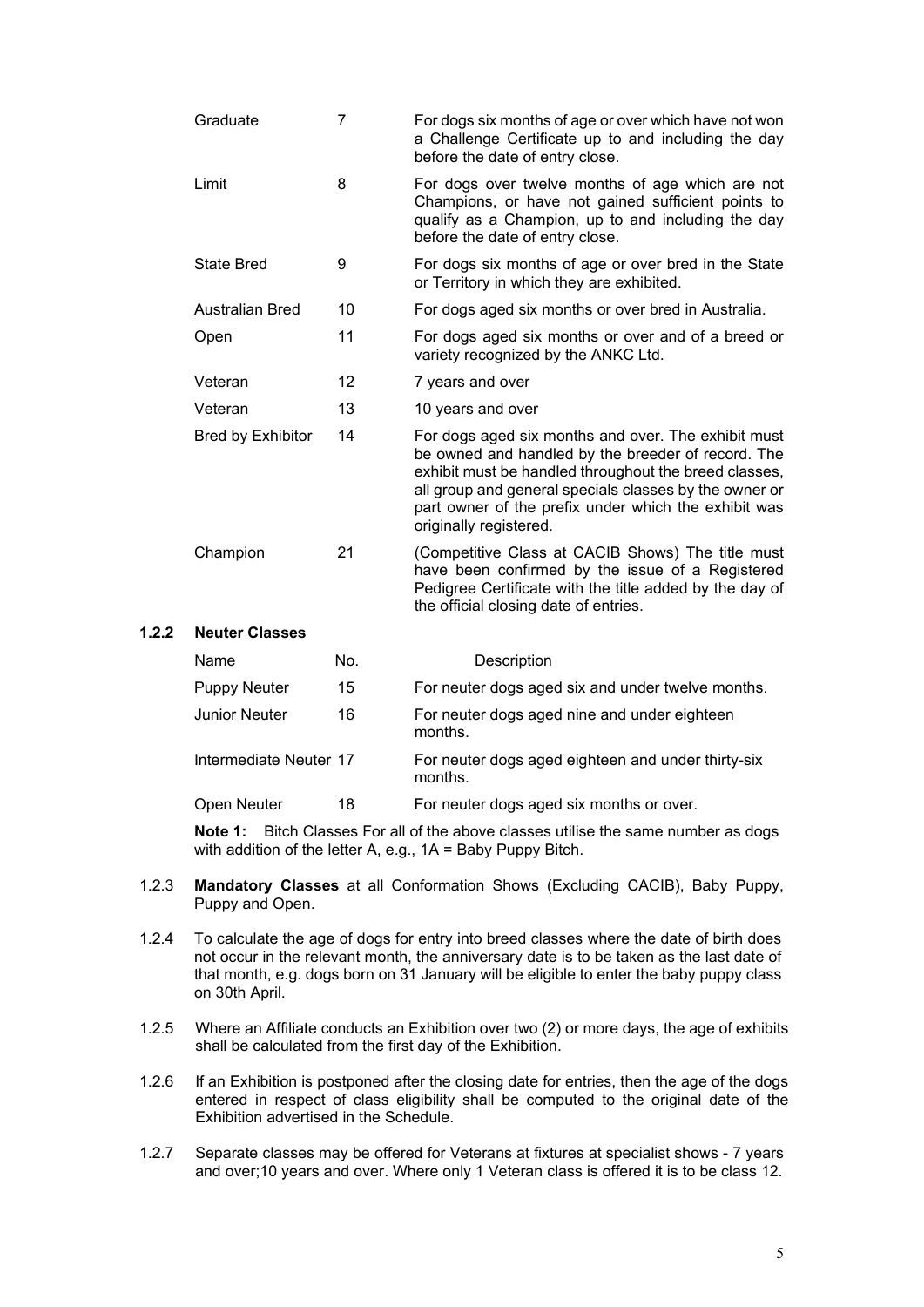- 1.2.8 Only entire dogs and bitches can compete in the Veteran Classes at Specialist and Semi-Specialist Show where the winners are eligible to compete for Challenge Certificates.
- 1.2.9 Where Member Body regulations allow for Property and Special Classes at Specialty Shows, Neuter dogs and bitches shall be eligible to enter.
- 1.2.10 Colour classes are to count as one class for challenge provided that the colors are permitted in the authorised breed standard.

#### <span id="page-5-0"></span>**1.3 Special Classes**

- 1.3.1 Special classes may be offered at approved conformation shows. These classes are for exhibition only and are not eligible for challenge points.
- 1.3.2 **Brace:** For two dogs each six months of age and over, of the same breed, each of which has competed in at least one other breed class or neuter class at the sanctioned show and each of which is registered in the same ownership and are handled in the judging ring by one person.
- 1.3.3 **Team:** For three or more dogs each six months of age and over of the same breed, each of which has competed in at least one other breed class or neuter class at the sanctioned show, and each of which is registered in the same ownership and are handled in the judging ring by the one person.
- 1.3.4 **Breeders Team:** Minimum of four dogs six months of age and over of the same breed, bred under one prefix each of which has competed in at least one other breed class or neuter class at the same approved show.

## 1.3.5 **Progeny:**

- a. Sire and progeny entry to consist of the sire and a minimum of three of his progeny from at least two different dams.
- b. Dam and progeny entry to consist of the dam and a minimum of three of her progeny sired by at least two different sires from two different litters.
- c. Sire's progeny entry to consist of a minimum of three progeny of the named sire from at least two different dams.
- d. Dam's progeny entry to consist of a minimum of three progeny of the named dam sired by at least two different sires from two different litters.
- 1.3.6 **Sweepstakes classes:** May be held for champions or any class of dogs (Neuters maybe entered at Championship Shows where Neuter classes are not scheduled).

#### <span id="page-5-1"></span>**SECTION 2 Conformation Show**

### <span id="page-5-2"></span>**2.1 Eligibility**

- 2.1.1 Dogs must be registered on the main register at the time of entry into a conformation show or be permitted to enter in accordance with ANKC Ltd Regulations PART 6
- 2.1.2 Owner/s must be a financial member of a state member body and not under suspension at the time of entry or exhibition.
- 2.1.3 Handler/s must be a financial member/s, and not under suspension, of a state member body at the time of exhibition.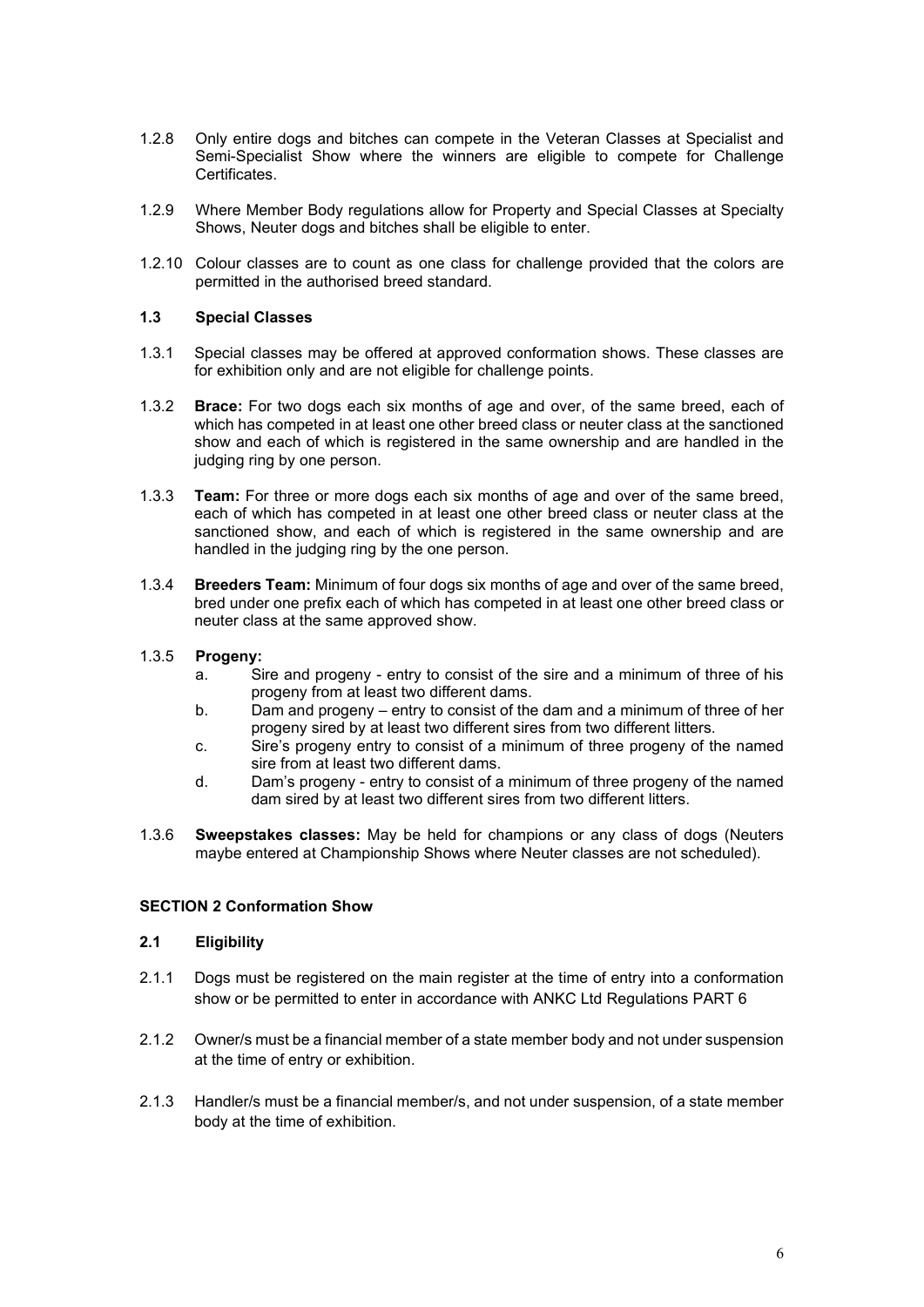- 2.1.4 A person, who is not a resident of Australia and is able to provide written advice to the Secretary of the Affiliate conducting the event from the recognized Controlling Body of their Country of Residence that they are permitted to handle dogs at championship exhibitions held in that country, may handle at all competitions conducted by Member Bodies for a period of up to three months on each visit.
- 2.1.5 Suspended dogs and all dogs registered solely or in co-ownership to a suspended member are ineligible to enter and compete in conformation shows.

## <span id="page-6-0"></span>**2.2 Schedules**

- 2.2.1 Schedules and completed judge/s contract/s to be submitted using the approved format and in accordance with the member body requirements and timeframe.
- 2.2.2 Schedules to be advertised in member body journals or communication tool as per member body requirements.

| <b>DOGS SA</b> | <b>EXAMPLE</b>                                                                                                                     |  |
|----------------|------------------------------------------------------------------------------------------------------------------------------------|--|
| 222            | All Schedules are to be submitted to the DOGS SA office no less than 3<br>calendar months prior to the scheduled date of the event |  |

## <span id="page-6-1"></span>**2.3 Entries**

- 2.3.1 Any official of any affiliate or any person accepting entries or persons presenting a catalogue must not divulge information as to the exhibits or exhibitors for any conformation show.
- 2.3.2 Entry to be on the approved ANKC form or online and accompanied by the prescribed fee.
- 2.3.3 Any person making an entry agrees to be bound by the rules and regulations of the ANKC and member body.
- 2.3.4 Every person who enters a dog in any fixture conducted under these regulations shall be responsible for the correctness of details on the entry form. An affiliate shall not accept an entry that does not include all the details required by the entry form.
- 2.3.5 A dog entered in the incorrect class at a conformation show is to be moved to the lowest appropriate age class or open class if ineligible for an age class.
- 2.3.6 Missing entries will not be accepted unless proof of online entry can be provided to the affiliate on confirmation of proof of payment.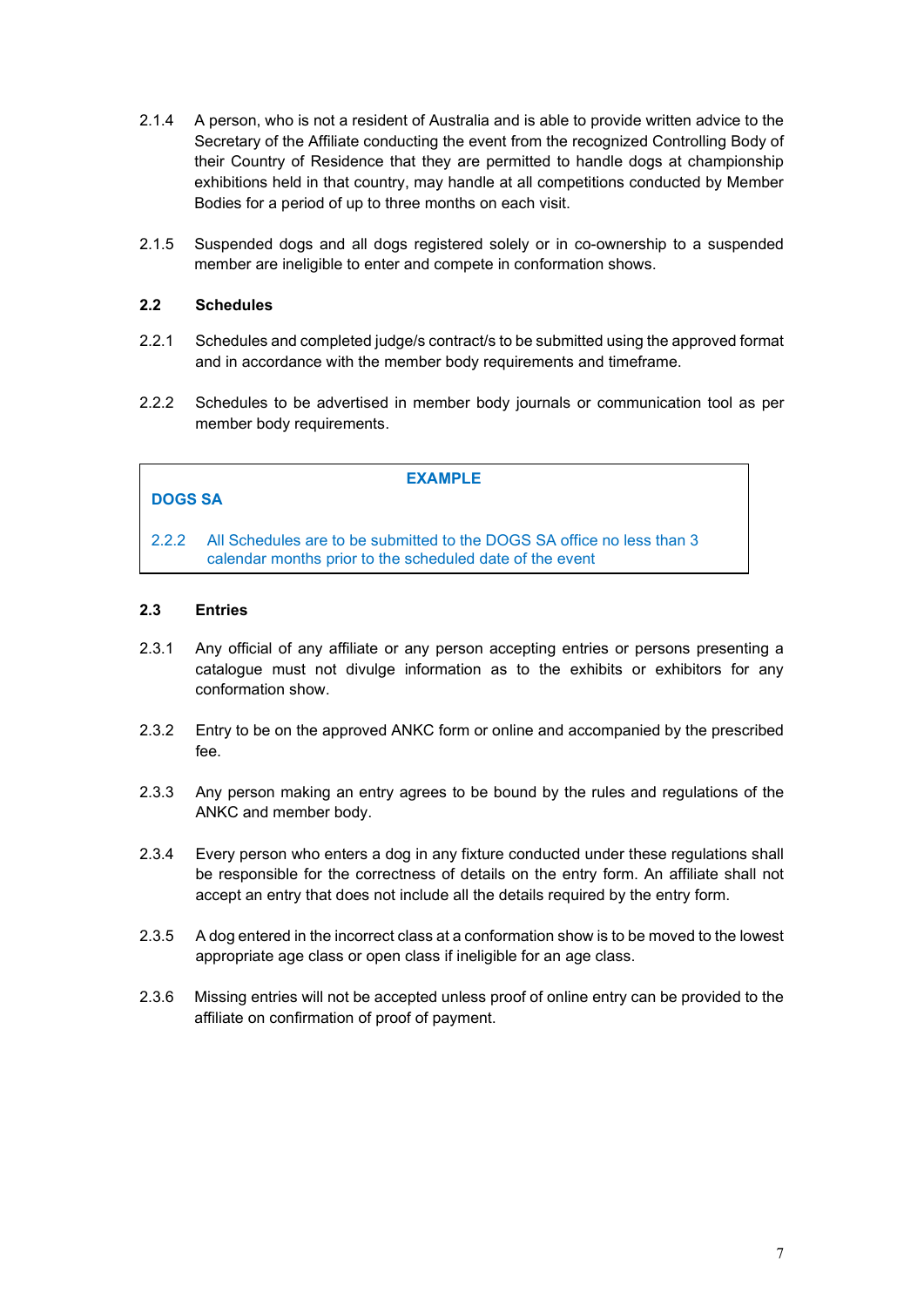## <span id="page-7-0"></span>**2.4 Catalogues**

- 2.4.1 As a minimum the catalogue must contain:
	- a. In relation to the dog being entered:
		- (i) Owners Name;
		- (ii) Registered name of dog;
		- (iii) Date of birth;
		- (iv) Sire; and
		- (v) Dam.
	- b. General information to be contained in the catalogue:
		- (i) Name of the Affiliate;
		- (ii) Date and start time of the show;
		- (iii) Location of event;
		- (iv) Judges name and group allocation and order of judging;
		- (v) Member body representative/show manager (Qld)/chief steward (WA)/ Event Manager (TAS)
		- (vi) Statement that the show is being conducted under the regulations and rules of the ANKC Ltd and member body.
- 2.4.2 Catalogues are not to be made available prior to one hour before the advertised start time of a conformation show. Royal shows and cluster shows catalogues may be released one hour prior to the first day or first show.
- 2.4.3 An affiliate must retain a copy of the entry forms for a minimum of **three** months.
- 2.4.4 An affiliate must retain a marked catalogue and records for the event for a minimum of **12** months.
- 2.4.5 An affiliate must forward a copy of a marked catalogue to the state member body within the required time frame set by the state member body.

## <span id="page-7-1"></span>**2.5 Extreme Weather Policy**

2.5.1 All member bodies must have an extreme weather policy in their regulations.

## <span id="page-7-2"></span>**2.6 Conformation Ring**

- 2.6.1 The conformation judging ring shape and size should be proportionate to the size of dogs and entry for class, but must be a minimum of 20m x 20m in area. Minimum size may be altered with the approval of the member body.
- 2.6.2 Any equipment used in the formation of a conformation ring must meet minimum safety standards so no injury is caused to either an official or animal (e.g., trip hazards or sharp objects).

## <span id="page-7-3"></span>**SECTION 3 Responsibilities**

## <span id="page-7-4"></span>**3.1 Affiliates**

3.1.1 An affiliate shall not appoint a judge to any conformation show unless that judge has been approved by the ANKC Ltd and has entered into an approved ANKC contract.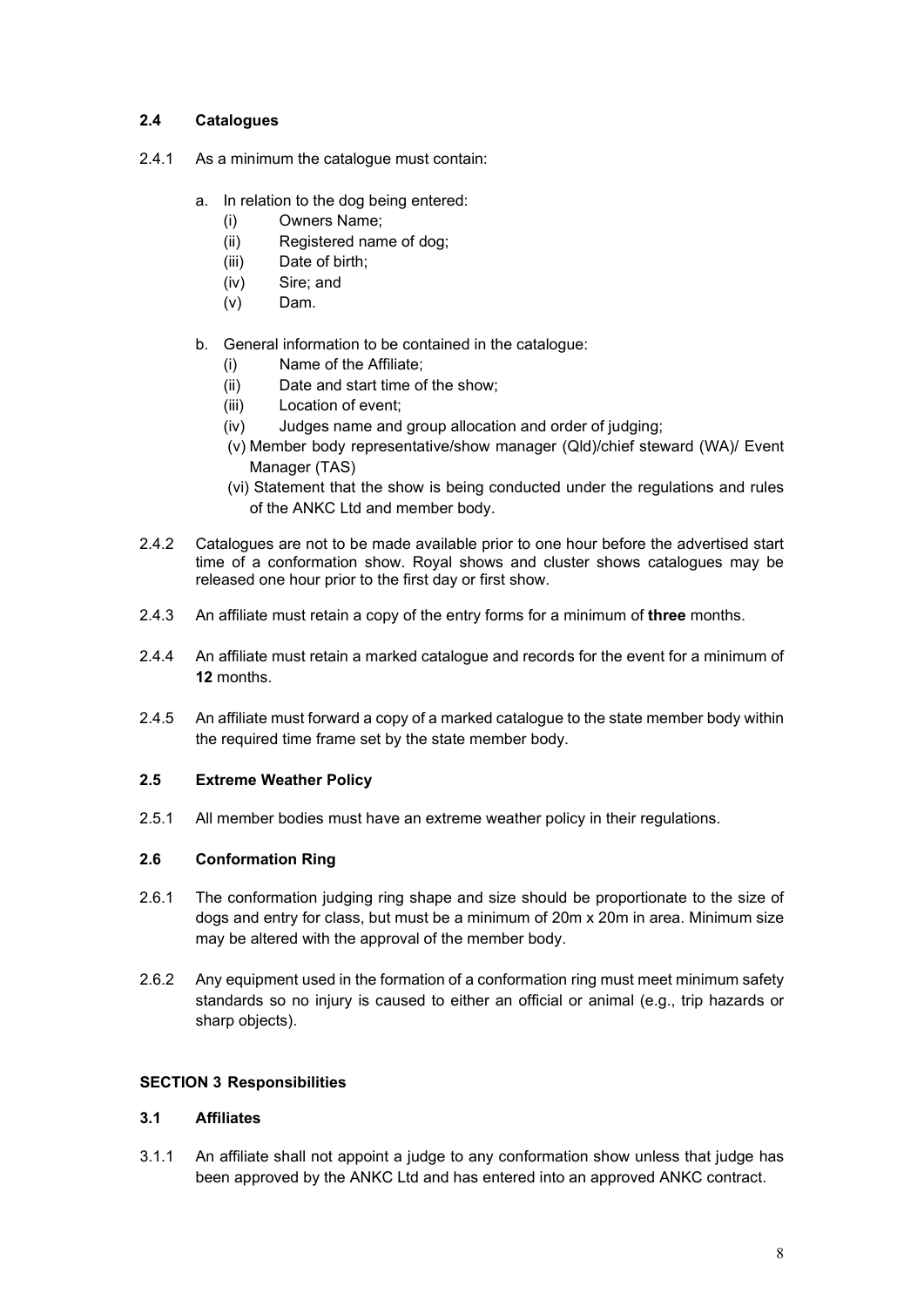- 3.1.2 Any change to the scheduled judge must be notified to the member body for approval and communicated to exhibitors as soon as possible.
- 3.1.3 Where the judge announced in the schedule is altered, except to the advertised reserve judge or the club has reserved the right to appoint a reserve judge, an exhibitor may withdraw their entry prior to the commencement of judging and be entitled to a refund of entry fees.
- 3.1.4 During the course of the conformation show if a scheduled judge is unable to complete his or her allocated judging because of illness or any other reason, the affiliate committee conducting the show may appoint a substitute judge. Refund of entry is at the discretion of the Affiliate.
- 3.1.5 Sufficient stewards are to be appointed by the affiliate.
- 3.1.6 The number of dogs any one judge may judge on any day (excluding Group and General Specials) is **250** exhibits, except in extenuating circumstances with the prior approval of the judge and the Member Body.
- 3.1.7 The responsibilities of the Member body representative / show manager (Qld) / chief steward (WA)/ Event Manager (TAS) shall be determined by the State Member body,

## <span id="page-8-0"></span>**3.2 Judge**

- 3.2.1 A Judge shall not enter or exhibit any dog at any Conformation Show at which he or she is appointed to judge.
- 3.2.2 A Judge shall not allow entries for a Conformation Show at which that person is judging to be received at the Judge's address.
- 3.2.3 A Judge must not duplicate assignments in the same breeds and or group within a minimum of **3** months of each other and within a minimum of **200** kilometers at Championship Shows irrespective of State boundaries. Note: This will not apply to Neuter only shows.
- 3.2.4 All judges must judge exhibits in accordance with their relevant ANKC Ltd breed standard

#### 3.2.5 **Declaration to be included on the judges contract**

"I undertake to abide by the Rules and Regulations of the ANKC Ltd and judge to its approved Breed Standards/Regulations/Rules and any Member Body regulations applicable to this assignment. I declare all information on this form is correct and if circumstances make the information inaccurate, I undertake to inform the ANKC Ltd forthwith.

I also declare I am physically fit and capable of judging in the normally accepted manner.

I acknowledge this is a continuing obligation and I undertake to notify the contracting affiliate should my health status impact upon my ability to judge in the normally accepted manner." **(Amended 10/20, 7.5.8. Effective 01/01/21)** 

3.2.6 Judges unable to fulfil appointments must notify the affiliate in writing.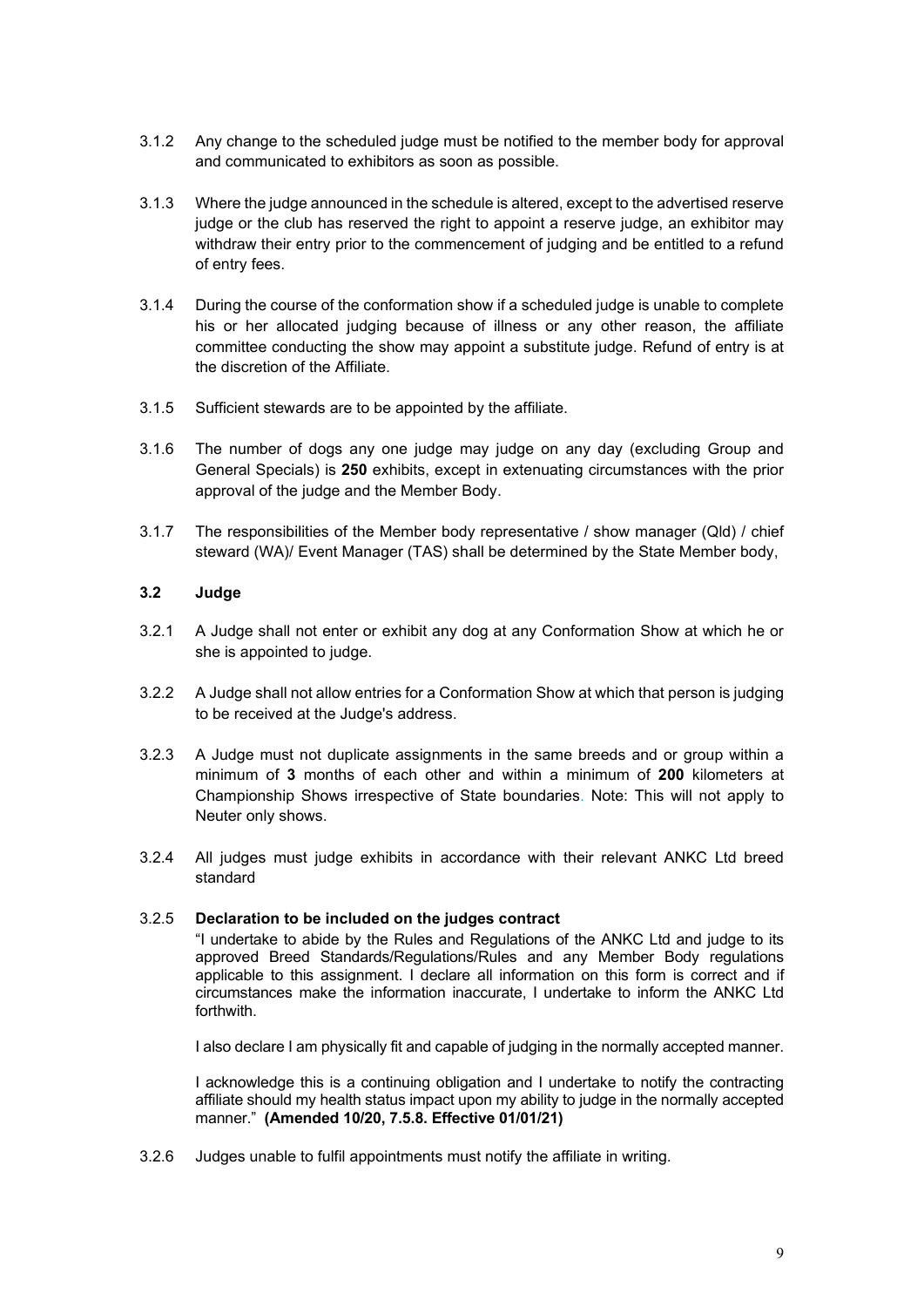- 3.2.7 A judge will excuse from the ring, any dog exhibited or handled by any person who has handled, or assisted as a runner, any dog owned, or part owned, leased or part leased by that judge within a period of **12** months.
- 3.2.8 A judge cannot exhibit, and any dog owned by a judge cannot be exhibited at a conformation show where that judge has been on the panel at one of the conformation shows using the same panel of judges at a cluster of shows.
- 3.2.9 A judge shall comply with the ANKC Ltd Judges Code of Ethics at all times.

### <span id="page-9-0"></span>**3.3 Judging procedures**

- 3.3.1 **All Breeds Judging** is the method currently in practice for all breeds conformation events in Australia and the following is customary:
- 3.3.1.1 Judging time should be not less than **30** catalogued dogs per hour.
- 3.3.1.2 The judge checks dentition, overall conformation, entirety for males and movement within the above time frame. **(Note:**Either an exhibitor may request permission from the judge to check the dentition of their dog or the judge may request the exhibitor to show the dogs dentition to the judge.)
- 3.3.1.3 First, Second and Third places in each class are awarded where the judge is satisfied with the quality of the exhibits.
- 3.3.1.4 Individual critiques are not dictated or written down during the judging.
- 3.3.1.5 Gradings are not awarded.
- 3.3.2 **Specialist Breed Judging** is any form of judging performed by a judge on an individual/variety of breeds and which may entail each or any of the following: -
- 3.3.2.1 Judging time may be slower than **30** dogs per hour.
- 3.3.2.2 The judge checks dentition, overall conformation, entirety for males and movement within the above time frame. **(Note:**Either an exhibitor may request permission from the judge to check the dentition of their dog or the judge may request the exhibitor to show the dogs dentition to the judge.)
- 3.3.2.3 Individual critiques may be given.
- 3.3.2.4 Gradings may be awarded.
- 3.3.2.5 Class placings greater than First, Second and Third may be awarded.
- 3.3.2.6 A breed may be judged in varieties i.e. colour/coat, other than those for which Challenge Certificates are awarded, however there will be only one challenge certificate per sex awarded for the breed.

#### <span id="page-9-1"></span>**3.4 Stewards**

- 3.4.1 The regulations for appointments of stewards are the responsibility of the state member body.
- 3.4.2 Stewards shall not discuss exhibits and exhibitors with the judge or in the vicinity of the judge before or after the conformation show.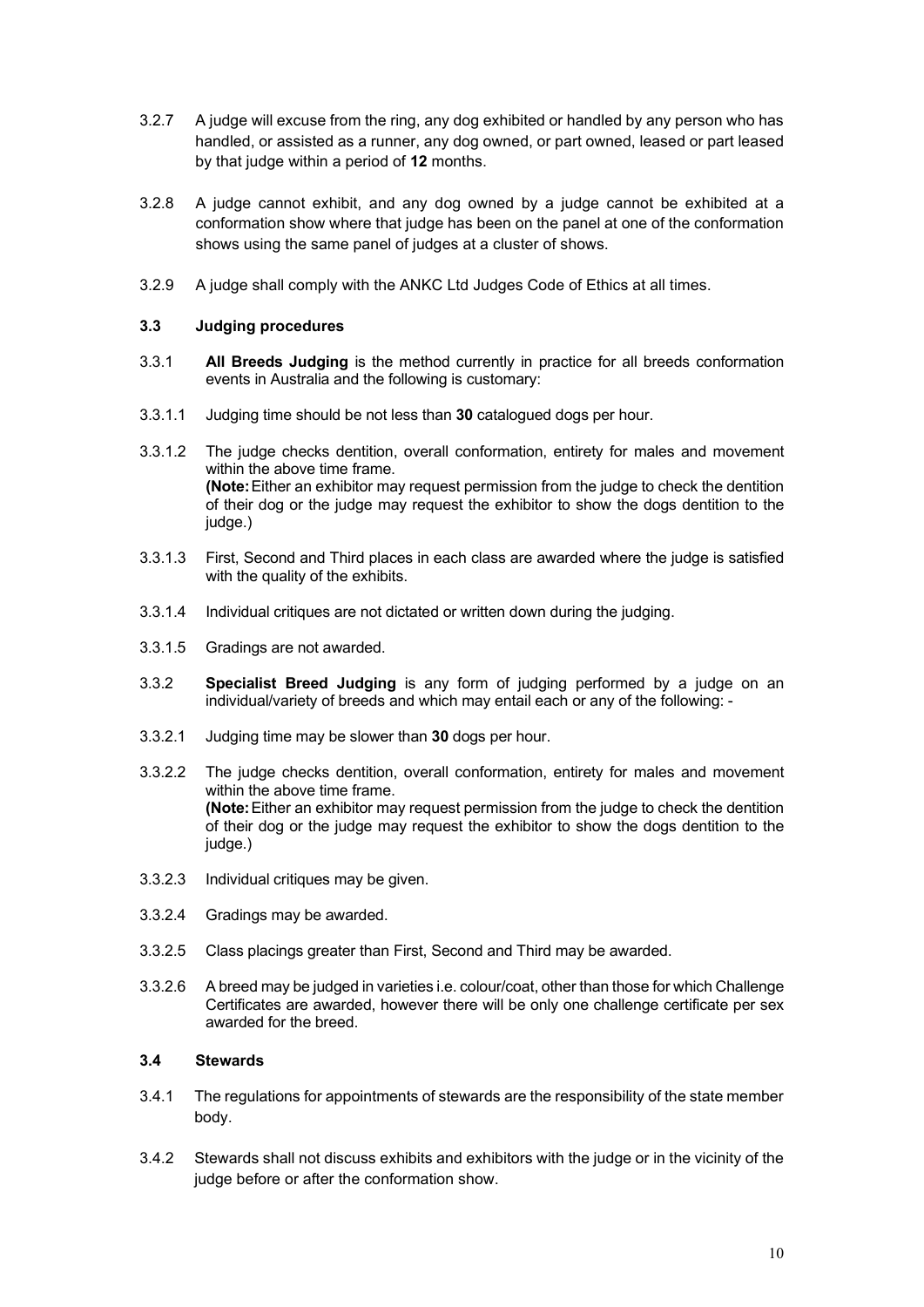- 3.4.3 A steward is to assemble the exhibits for a class by calling the exhibit number in such a manner that the handler ought to have reasonable heard the call. Three calls are deemed to be sufficient notice. The onus is on the exhibitor to be present at the ring when required, and to wear the exhibit number applicable to the exhibit being handled.
- 3.4.4 An exhibit will be declared absent by the ring steward if its number has not been acknowledged and the exhibit is not present in the ring at the time when the ring steward consigns the class to the judge for the commencement of judging of that class. If a steward declares an exhibit absent the judge has no authority to override the steward's action.
- 3.4.5 Where a judge is adjudicating on an exhibit for the first time at an exhibition, the judge must examine the dog in accordance with Regulation 3.3. If a Judge defaults in complying with these regulations the ring steward is to immediately inform the Judge of the regulation. If a judge refuses again to comply with these regulations the steward is to bring the matter to the attention of the Club Committee as soon as practicable.

## <span id="page-10-0"></span>**3.5 Ticket Writers**

3.5.1 The appointment and operation of ticket writers shall be the responsibility of the state member body.

## <span id="page-10-1"></span>**SECTION 4 Exhibitors**

.

## <span id="page-10-2"></span>**4.1 Proprietary Interest**

- 4.1.1 No person shall enter or exhibit a dog in any sanctioned conformation exhibition at which a judge who is a member of the competitor's immediate family, or who resides at the same address, or who has had a proprietary interest in such dog whether solely or in partnership is scheduled to officiate
- 4.1.2 A person may not enter, exhibit or handle under a judge officiating at a conformation show where
	- a. The person is a member of the judge's family and/or resides at the same address as the judge.
	- b. The judge has or has had any proprietary interest in a dog or dogs solely or in partnership with the member within a period of **12** months prior to the conformation show.
	- c. Where the judge has handled any dog owned, leased or part leased by the person within a period of **12** months prior to the conformation show.
	- d. The person has handled any dog owned or part owned or leased, or part leased by the judge in a period of **12** months prior to the conformation show.
	- e. The person has accommodated the judge or been accommodated by the judge within a period of **12** months prior to the conformation show or intends to accommodate the judge within **24** hours after the conformation show
	- f. The judge has trained or groomed for reward, for gift or favour a dog owned, or part owned, leased or part leased by the person in a period of **12** months prior to the conformation show
	- g. The dog was bred by the judge or the judge's family.
	- h. Either the exhibitor or the judge has used a stud dog belonging to the other within the last **6** months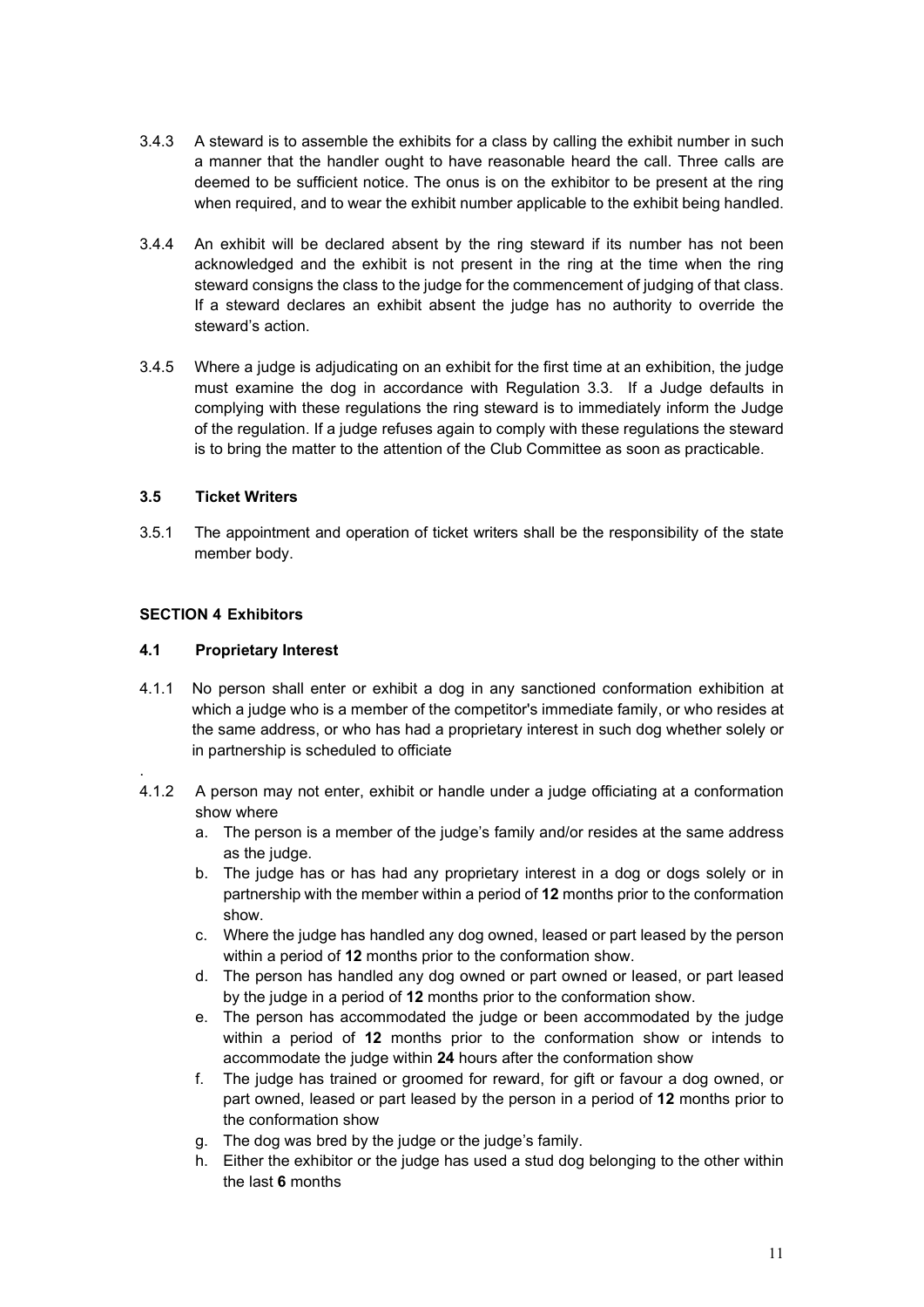## **4.2 Handling and Control**

- 4.2.1 Handling of dogs is to be done in a humane way that will not cause distress to the dog. In particular, lifting an exhibit from the ground to the table by means of head and tail is **not** permitted
- 4.2.2 A dog must be on a lead and under control at all times except within a designated off leash area while attending a conformation show.
- 4.2.3 No exhibitor should interfere with another exhibit whilst being shown.
- 4.2.4 All dogs entered for exhibition shall be allotted an exhibit number and the person handling such exhibit shall display such number clearly either on the left arm or the left side of the chest whilst the dog is being exhibited.
- 4.2.5 The exhibit number may provide additional information such as the affiliate name and date but shall not identify the exhibit, exhibitor or breeder.

## <span id="page-11-0"></span>**4.3. Double Handling**

- 4.3.1 Double handling is not permitted except at approved breed specialty shows or breed specialty judging where the following clause must be included in the show schedule; "Double Handling of *'Insert name of Breed"* is permitted at this Show".
- 4.3.2 Double handling includes attempts to gain the attention of the exhibit or exhibitor from outside of the judging precinct to gain an advantage in the showing of the dog.

## <span id="page-11-1"></span>**SECTION 5 Groups**

## <span id="page-11-2"></span>**5.1 Classification of the Groups of Breeds of Dogs**

5.1.1 Breeds to be listed under their common name in alphabetical order within the seven (7) ANKC Ltd recognized groups of dogs (See ANKC Ltd breed listing for details).

## <span id="page-11-3"></span>**SECTION 6 Neuter**

## <span id="page-11-4"></span>**6.1 Neuter Classes**

Neutered dogs and bitches shall be approved to compete at any ANKC Ltd official Show, where the following neutered classes are offered.

- 6.1.1 Classes 15, 16, 17 & 18 shall be optional Classes at any ANKC Ltd sanctioned show.
- 6.1.2 Classes 15, 16, 17 & 18 shall be ineligible to compete against entire exhibits for Challenge or Best of Breed awards.
- 6.1.3 Classes 15, 16, 17 & 18 shall be judged at breed level after Best of Breed and any Class elimination judging.
- 6.1.4 Classes 15, 16, 17 & 18 shall be judged at both Group and Show level immediately after General Classes.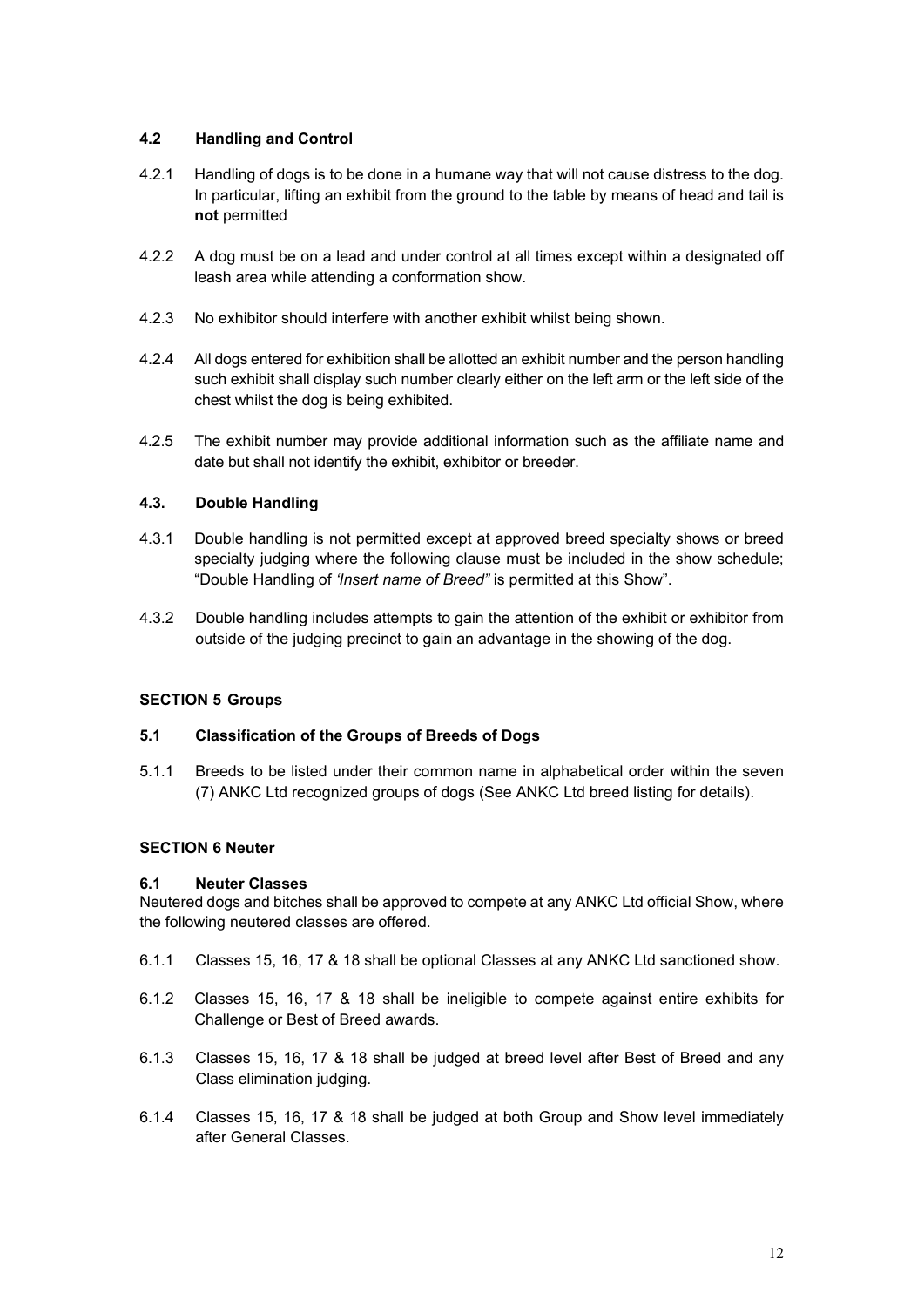- 6.1.5 Where only one (1) Neuter Class per sex is held at a show, that class shall be Open Neuter (classes 18/18a)
- 6.1.6 Only dogs or bitches registered with an ANKC Ltd Member Body as a "neuter" on the main register shall be eligible to compete in either Class 15,16,17 or 18.

## <span id="page-12-0"></span>**SECTION 7 Order of Judging**

7.1 The official ANKC Ltd judging sequence shall be followed by all Member Bodies, unless the procedure outlined in Section 5 of these Regulations is approved by a Member Body. The following sequence was adopted:

## <span id="page-12-1"></span>**7.1.1 Breed Classes**

- a. Judge all dog classes in breed in the order of Class 1, 2, 3, 4, 5, 6, 7, 8, 9, 10, 14, 11, 12, 13 and 21.
- b. Judge the dog challenge winner from the exhibits placed first, who are unbeaten, in each of the breed classes, excluding baby puppy.
- c. Judge the reserve challenge winner from the balance of class winning exhibits and the second-place winner from the class in which the challenge winner was entered.
- d. Repeat a, b and c in the bitch classes in breed.

**Note.** At all Shows, breeds and varieties shall not be intermingled.

## <span id="page-12-2"></span>**7.1.2 Best of Breed Judging**

- a. Judge Best of Breed from the challenge winning dog and bitch.
- b. The exhibit awarded Best of Breed shall automatically be declared the winner of the class in breed in which it is entered.
- c. Judge the Runner Up Best of Breed from the unsuccessful challenge winner in the Best of Breed competition and the exhibit awarded reserve challenge to the exhibit awarded Best of Breed.
- d. The exhibit awarded Runner Up Best of Breed shall automatically be declared the winner of the class in breed in which it is entered, provided the Best of Breed was not entered in the same class.
- e. Except for the awards automatically made in accordance with clauses b. and d., judge the best of breed of class immediately after the Runner Up Best of Breed is judged, from the class winners of each sex within that breed. Only the exhibits awarded Best of Class of breed shall be eligible to compete for Best of Class of group.
- f. Repeat the above procedure for each breed within the group.

## <span id="page-12-3"></span>**7.1.3 Neuter of Breed judging (where offered)**

Neuter judging is to be completed at the completion of normal breed judging

a. Judge all neuter dog classes in breed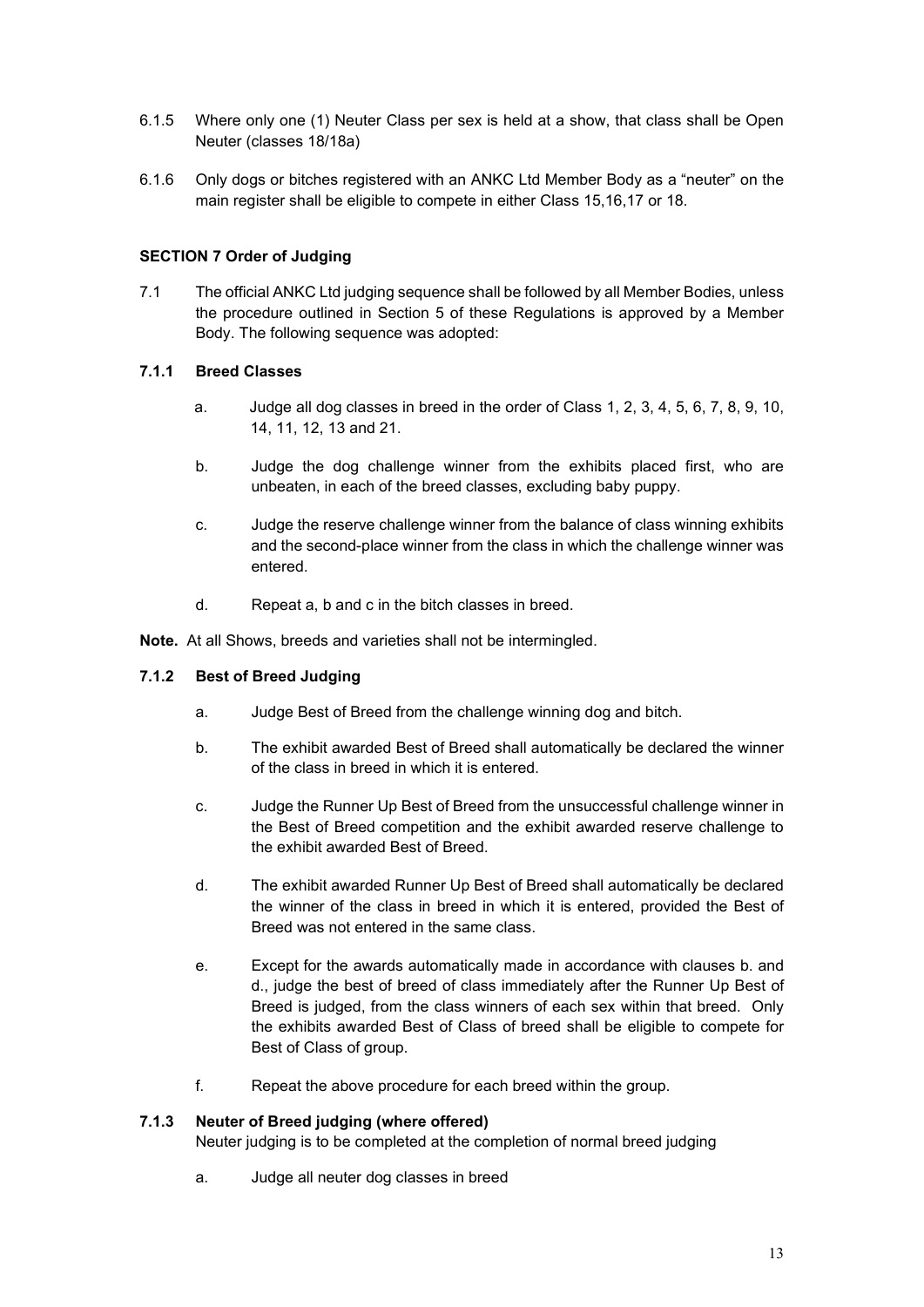- b. Judge the neuter dog certificate winner from the exhibits placed first, who are unbeaten, in each of the breed classes
- c. Judge the reserve certificate winner from the balance of class winning exhibits and the second-place winner from the class in which the certificate winner was entered
- d. Repeat 1, 2 and 3 in the bitch classes in breed.

#### <span id="page-13-0"></span>**7.1.4 Best of Neuter of Breed judging (where offered)**

Is to be conducted after all Class run-offs for the Breed have been completed

- a. Judge Best Neuter of Breed from the certificate winning dog and bitch.
- b. The exhibit awarded Best Neuter of Breed shall automatically be declared the winner of the class in breed in which it is entered.
- c. Judge the Runner Up Best Neuter of Breed from the unsuccessful certificate winner in the best neuter of breed competition and the exhibit awarded reserve certificate to the exhibit awarded Best Neuter of Breed.
- d. The exhibit awarded Runner Up Best Neuter of Breed shall automatically be declared the winner of the class in breed in which it is entered. Provided, the Best Neuter of Breed was not entered in the same class.
- e. Except for the awards automatically made in accordance with clauses b and d, judge the Best Neuter of Breed of class immediately after the Runner Up Best Neuter of Breed is judged, from the class winners of each sex within that breed. Only the exhibits awarded Best Neuter of Class of breed shall be eligible to compete for Best Neuter of Class of group.
- f. Repeat the above procedure for each breed within the group.

## <span id="page-13-1"></span>**7.1.5 Group Specials**

Judged after completion of all Breed Classes in Group Specials

- a. Judge Best in Group from the Best of Breed winning exhibits only.
- b. The exhibit awarded Best in Group shall automatically be declared the winner of the Class in Group award in which it was entered.
- c. Judge Runner Up Best in Group from the balance of the Best of Breed winners and the exhibit awarded Runner Up to the Best of Breed exhibit awarded Best in Group.
- d. The exhibit awarded Runner Up Best in Group shall automatically be declared the winner of the Class in Group award in which it is entered provided the Best in Group winner was not entered in the same class.
- e. Applicable at Royal Shows only, where the award is offered, judge Best Opposite Sex in Group from the challenge winning exhibits of the opposite sex to the exhibit awarded Best in Group, provided that if the Runner Up Best in Group is eligible to compete for this award it shall automatically be declared the winner. *This award may only be offered at Royal Shows.*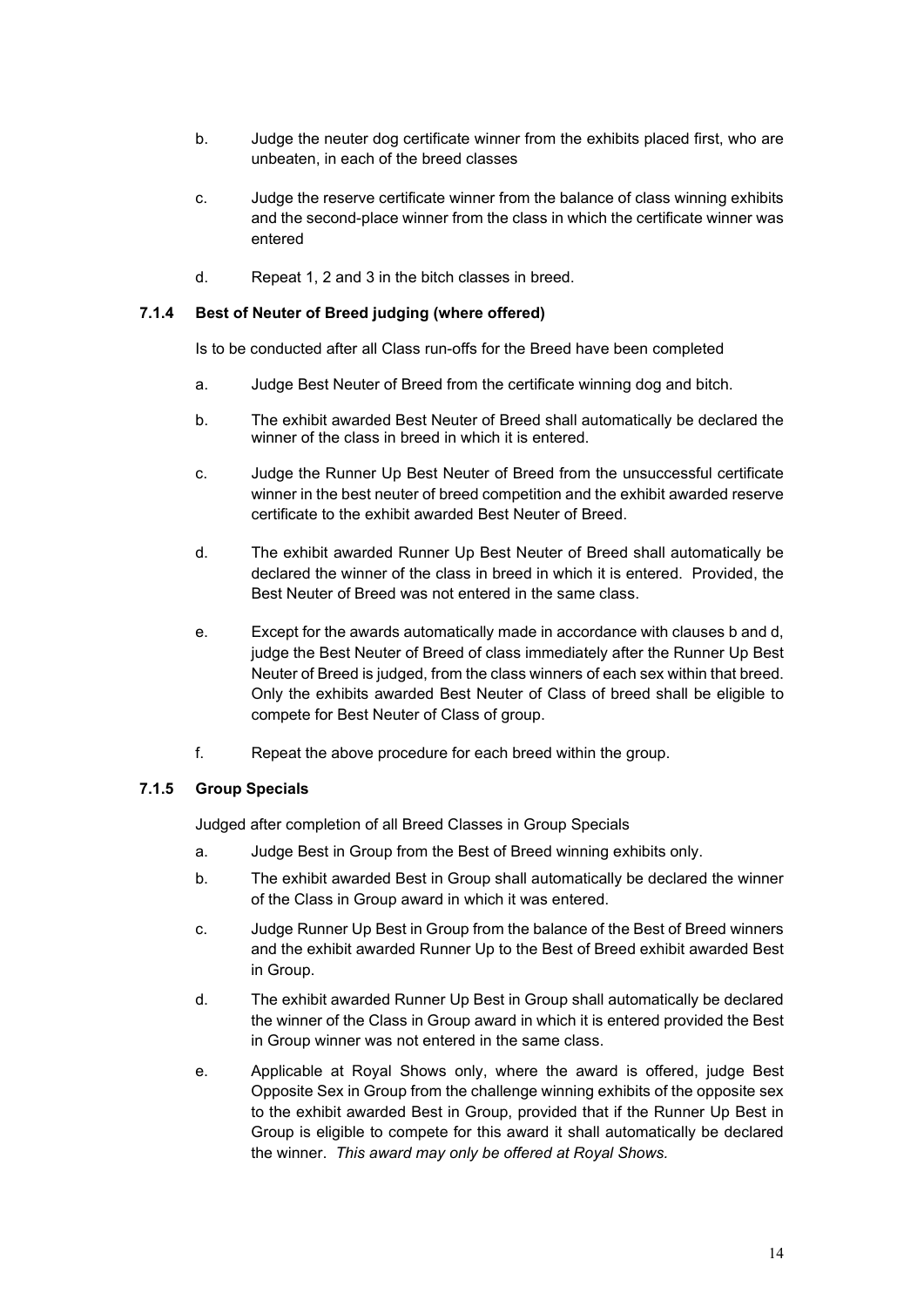- f. The exhibits of the same sex as the Best Opposite Sex in Group, and any exhibit previously beaten by an exhibit of the same sex as the Best Opposite Sex in Group, are not eligible to compete for the Best of Class In Group award for which the Best Opposite Sex in Group was entered. *This clause only applies at Royal Shows where the award Best Opposite Sex in Group has been offered*.
- g. Except for the awards automatically made in accordance with Clauses a. and d., and the requirements of Clause f., judge Best in Class in Group awards from the respective Best of Breed class winners.

## <span id="page-14-0"></span>**7.1.6 Neuter Group Specials (where offered)**

Judged as above after completion of all other In Show Classes

- a. Judge Best Neuter in Group from the Best Neuter of Breed winning exhibits only.
- b. The exhibit awarded Best Neuter in Group shall automatically be declared the winner of the Class in Group award in which it was entered.
- c. Judge Runner Up Best Neuter in Group from the balance of the best neuter of breed winners and the exhibit awarded runner up to the Best Neuter of Breed exhibit awarded Best in Group.
- d. The exhibit awarded Runner Up Best Neuter in Group shall automatically be declared the winner of the Class in Group award in which it is entered, provided the Best Neuter in Group winner was not entered in the same class.
- e. Applicable at Royal Shows only, where the award is offered, judge Best Opposite Sex Neuter in Group from the certificate winning exhibits of the opposite sex to the exhibit awarded Best Neuter in Group, provided that if the Runner Up Best Neuter in Group is eligible to compete for this award it shall automatically be declared the winner. *This award may only be offered at Royal Shows.*
- f. The exhibits of the same sex as the Best Opposite Sex Neuter in Group and any exhibit previously beaten by an exhibit of the same sex as the Best Opposite Sex Neuter in Group are not eligible to compete for the Best of Neuter Class In Group award for which the Best Opposite Sex Neuter in Group was entered. *This clause only applies at Royal Shows where the award Best Opposite Sex Neuter in Group has been offered*.
- g. Except for the awards automatically made in accordance with Clauses b and d, and the requirements of Clause f, judge Best in Class in Group awards from the respective Best of Breed class winners.

## <span id="page-14-1"></span>**7.1.7 General Specials**

- a. Judge Best in Show from the Best in Group winning exhibits only.
- b. The exhibit awarded Best in Show shall automatically be declared the winner of the Class in Show award in which it was entered.
- c. Judge Runner Up Best in Show from the balance of the Best in Group winners and the exhibit awarded Runner Up to the Best in Group exhibit awarded Best in Show.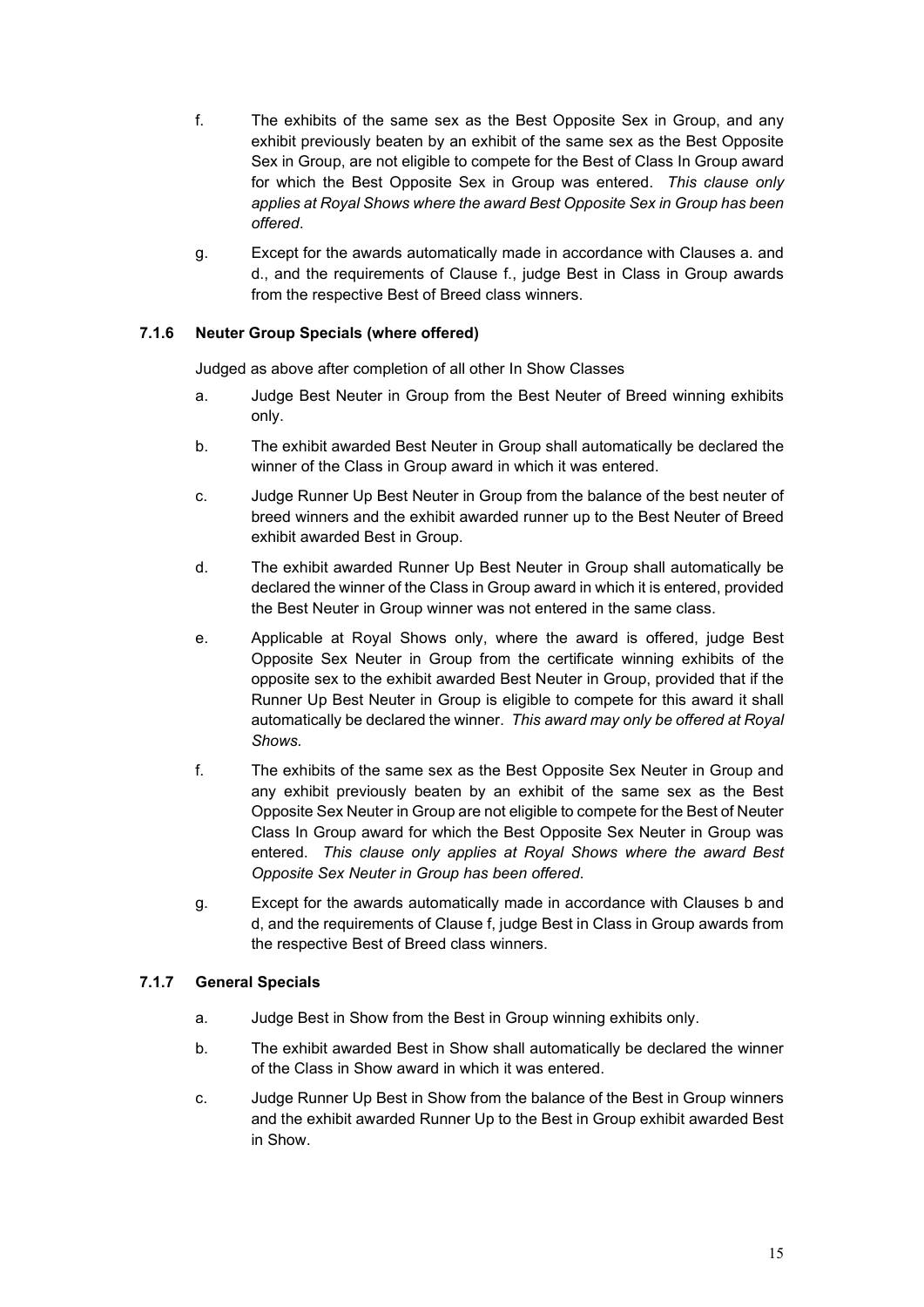- d. The exhibit awarded Runner Up Best in Show shall automatically be declared the winner of the Class in Show award in which it is entered, provided the Best in Show winner was not entered in the same class.
- e. Applicable at Royal Shows only, where the award is offered, judge Best Opposite Sex in Show from the Group winning exhibits and the Opposite Sex in Group winning exhibits, which are of the opposite sex to Best in Show, provided that if the Runner Up Best in Show is eligible to compete for this award it shall automatically be declared the winner. *This award may only be offered at Royal Shows*.
- f. The exhibits of the same sex as the Best Opposite Sex in Show and any exhibit previously beaten by an exhibit of the same sex as the Best Opposite Sex in Show are not eligible to compete for the Best of Class in Show award for which the Best Opposite Sex in Show was entered. *This clause only applies at Royal Shows where the award Best Opposite in Show has been offered.*
- g. Except for the awards automatically made in accordance with clauses b and d, and the requirements of clause f, judge Best in Class in Show awards from the respective Best in Group class winners.

## <span id="page-15-0"></span>**7.1.8 Neuter General Specials (where offered)**

- a. Judge Best Neuter in Show from the Best Neuter in Group winning exhibits only.
- b. The exhibit awarded Best Neuter in Show shall automatically be declared the winner of the Class in Show award in which it was entered.
- c. Judge Runner Up Best Neuter in Show from the balance of the Best Neuter in Group winners and the exhibit awarded Runner Up to the Best Neuter in Group exhibit awarded Best Neuter in Show.
- d. The exhibit awarded Runner Up Best Neuter in Show shall automatically be declared the winner of the Class in Show award in which it is entered, provided the Best Neuter in Show winner was not entered in the same class.
- e. Applicable at Royal Shows only where the award is offered, judge Best Opposite Sex Neuter in Show from the Group winning exhibits and the Opposite Sex Neuter in Group winning exhibits, which are of the opposite sex to Best Neuter in Show. Provided that if the Runner Up Best Neuter in Show is eligible to compete for this award it shall automatically be declared the winner. *This award may only be offered at Royal Shows.*
- f. The exhibits of the same sex as the Best Opposite Sex Neuter in Show and any exhibit previously beaten by an exhibit of the same sex as the Best Opposite Sex Neuter in Show are not eligible to compete for the Best of Class Neuter in Show award for which the Best Opposite Sex Neuter in Show was entered. *This clause only applies at Royal Shows where the award Best Opposite Neuter in Show has been offered.*
- g. Except for the awards automatically made in accordance with clauses b and d, and the requirements of clause f, judge Best in Class in Show Neuter awards from the respective Best in Group Neuter class winners.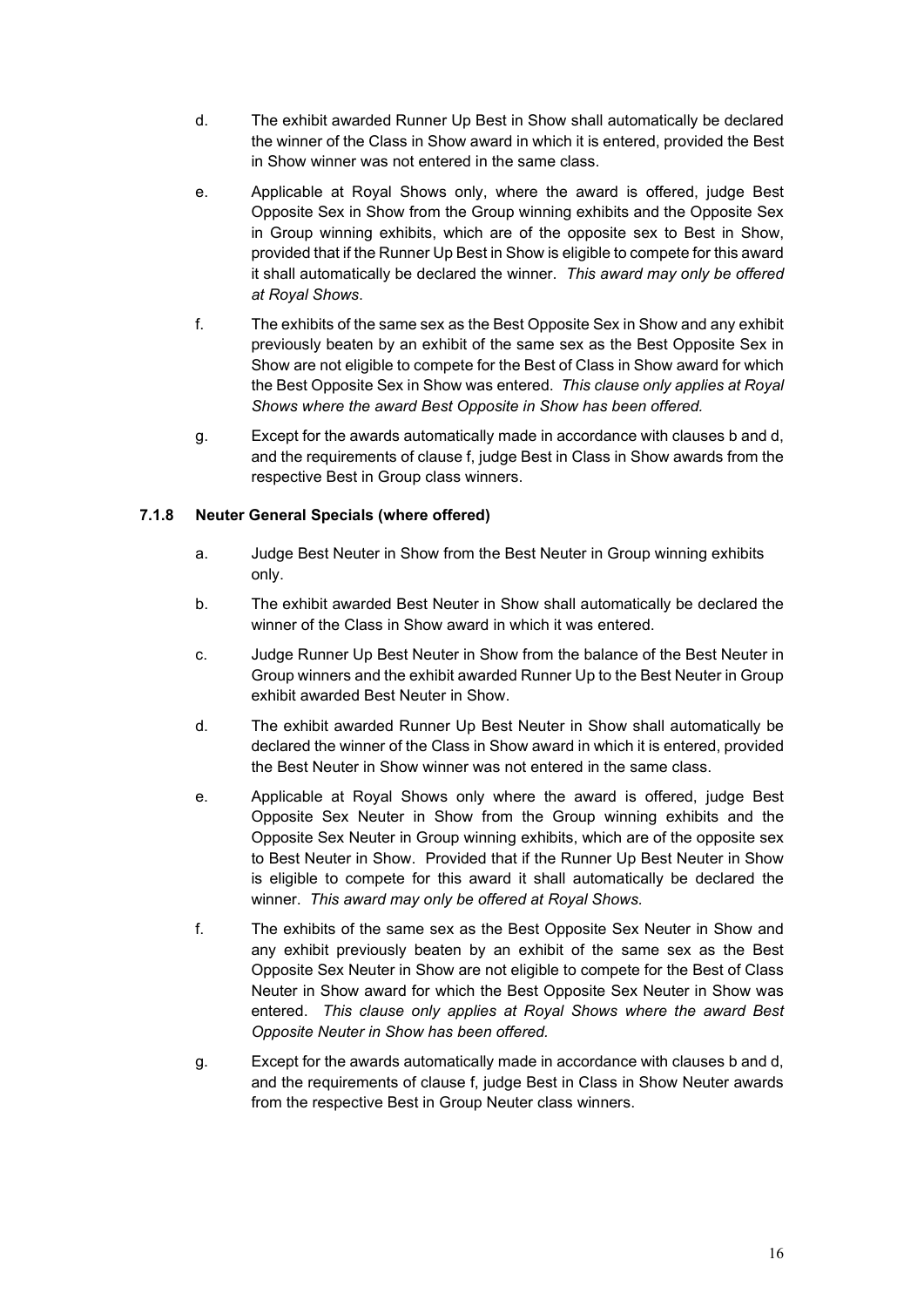## <span id="page-16-0"></span>**7.2 Optional Order of Judging**

At Specialist and Semi Specialist Club's Championship and Open Shows the order of judging shall be optional, provided the order of judging is published in the Show Schedule.

**7.3** Once a Class in Breed, Group or Show has been judged it may not be re-judged.

## <span id="page-16-1"></span>**SECTION 8**

## <span id="page-16-2"></span>**8.1 Alternative In-Group and In-Show Placing System**

## **(Alternative for Shows that only offer Best Baby Puppy, Best Puppy in Group/Show, Best Neuter in Group/Show (if offered) and Best Exhibit in Group/Show)**

## <span id="page-16-3"></span>**8.2 Breed Judging**

8.2.1 Breed judging shall be conducted in the same manner as the existing system to select Best of Breed, R/U Best of Breed, Best Baby Puppy of Breed, Best Puppy of Breed and Best Neuter of Breed (if offered). No other breed classes are required

## <span id="page-16-4"></span>**8.3 Group/Show Judging**

- 8.3.1 Only Best Baby Puppy in Group, Best Puppy in Group and Best Neuter in Group (if offered) awards will be offered. Therefore, only exhibits that have won Best Baby Puppy and Best Puppy of Breed and Best Neuter of Breed are eligible to compete for the awards
- 8.3.2 Only Best Baby Puppy in Show, Best Puppy in Show and Best Neuter in Show (if offered) awards will be offered. Therefore, only Best Baby Puppy and Best Puppy in Group and Best Neuter in Group winners are eligible to complete for the awards.
- 8.3.3 Only exhibits that have won Best of Breed awards are eligible to compete for Best Exhibit in Group awards 4th, 3rd, 2nd and 1st, subject to the provision of Regulation (8.2).
- 8.3.4 Only exhibits which have won Best Exhibit in Group shall be eligible to compete for Best Exhibit in Show awards 2nd and 1st, subject to the provision of Regulation (8.3.5).
- 8.3.5 The sequence of judging Best Exhibit in Group and Best Exhibit in Show awards shall be in the following order:
	- a. Best Exhibit in Group, placed in the order of 4th, 3rd, 2nd, 1st
	- b. Best Baby Puppy in Group
	- c. Best Puppy in Group
	- d. Best Neuter in Group (if offered)
	- e. Best Exhibit in Show, placed in the order of 2nd, 1st.
	- f. Best Baby Puppy in Show
	- g. Best Puppy in Show
	- h. Best Neuter in Show (if offered)
- 8.3.6 Where a puppy is awarded a Best in Group/Best in Show placing in accordance with 8.3.5 a or e, the highest placed puppy shall be awarded Best Puppy in Group/Best Puppy in Show and there shall be no elimination.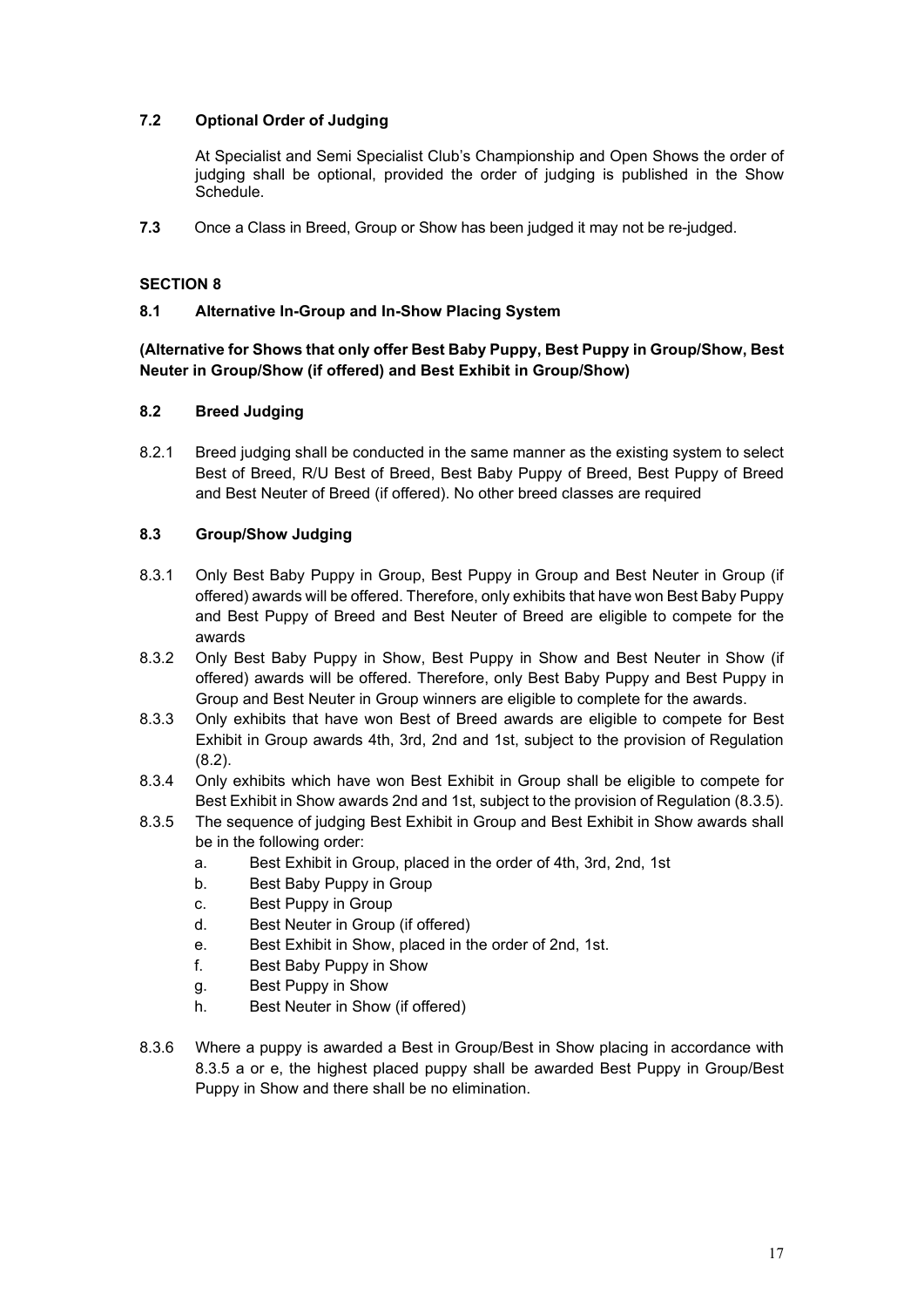## <span id="page-17-0"></span>**SECTION 9**

## <span id="page-17-1"></span>**9.1 Rules for the Conduct of FCI/CACIB Shows**

- 9.1.1 This part of the Regulations is applicable only in respect of those dog shows in which a "Certificat d'Aptitude au Championnat International de Beauté de la FCI" (CACIB), award for the title "International Beauty Champion" can be awarded.
- 9.1.2 At an FCI/CACIB show ANKC Challenge Certificates, in group and in show awards counting towards Australian Championship titles will also be awarded.
- 9.1.3 For these events a fee is charged by the FCI for every dog appearing in the catalogue, the amount of which is to be determined by the General Assembly of the FCI. This fee is due on receipt of the catalogues and the CACIB/Res-CACIB lists of the show in question. This fee must be paid even if no CACIB-awards are granted. It is the responsibility of the Member Body or Affiliate conducting the show to ensure that this fee is paid.

## <span id="page-17-2"></span>**9.2 Basics**

- 9.2.1 In accordance with the FCI Associate Member Agreement, ANKC Ltd will conduct a minimum of 2 (two) CACIB Shows per year. ANKC will consider all applications received from any Member Body of ANKC or an affiliate.
- 9.2.2 ANKC Ltd are solely responsible for determining at which dog shows in Australia the competitions for the CACIB can be held. These shows, which will also have been sanctioned by the FCI, must be indicated and designated as follows: "International Dog Show with attribution of the CACIB of the FCI". The catalogue of these shows must be clearly marked with the FCI-logo and the following expression: "Fédération Cynologique Internationale (FCI)".

## <span id="page-17-3"></span>**9.3 Applications**

9.3.1 Applications to hold a CACIB International Dog Show sanctioned by ANKC Ltd, and subsequently by the FCI, must be sent in the first instance to the Member Body of ANKC Ltd where the show is planned to be held no later than **18** months prior to the intended show date and, if the application is supported by that Member Body, is then to be forwarded to ANKC Ltd for consideration. If approved by ANKC Ltd the application is then to be forwarded to the General Secretariat of the FCI no later than **12** months prior, and no earlier than **four** calendar years prior, to the proposed date of the show.

## <span id="page-17-4"></span>**9.4 Restrictions**

- 9.4.1 Only one CACIB can be awarded in each sex, in every recognised breed and breed variety - in accordance with the FCI Breed Nomenclature- on the same day and at the same place.
- 9.4.2 No other CACIB show can be held the same days as a World or Section show takes place on that particular continent. Exceptional cases will be dealt with by the FCI General Committee.
- 9.4.3 If a show has to be cancelled because of *force majeure* or extreme weather conditions a refund of the entry fees that have been paid shall be based on the member bodies own existing rules. The FCI will only authorize CACIB shows to be held on the same day provided that these events are held at a distance of at least **300** km. In case this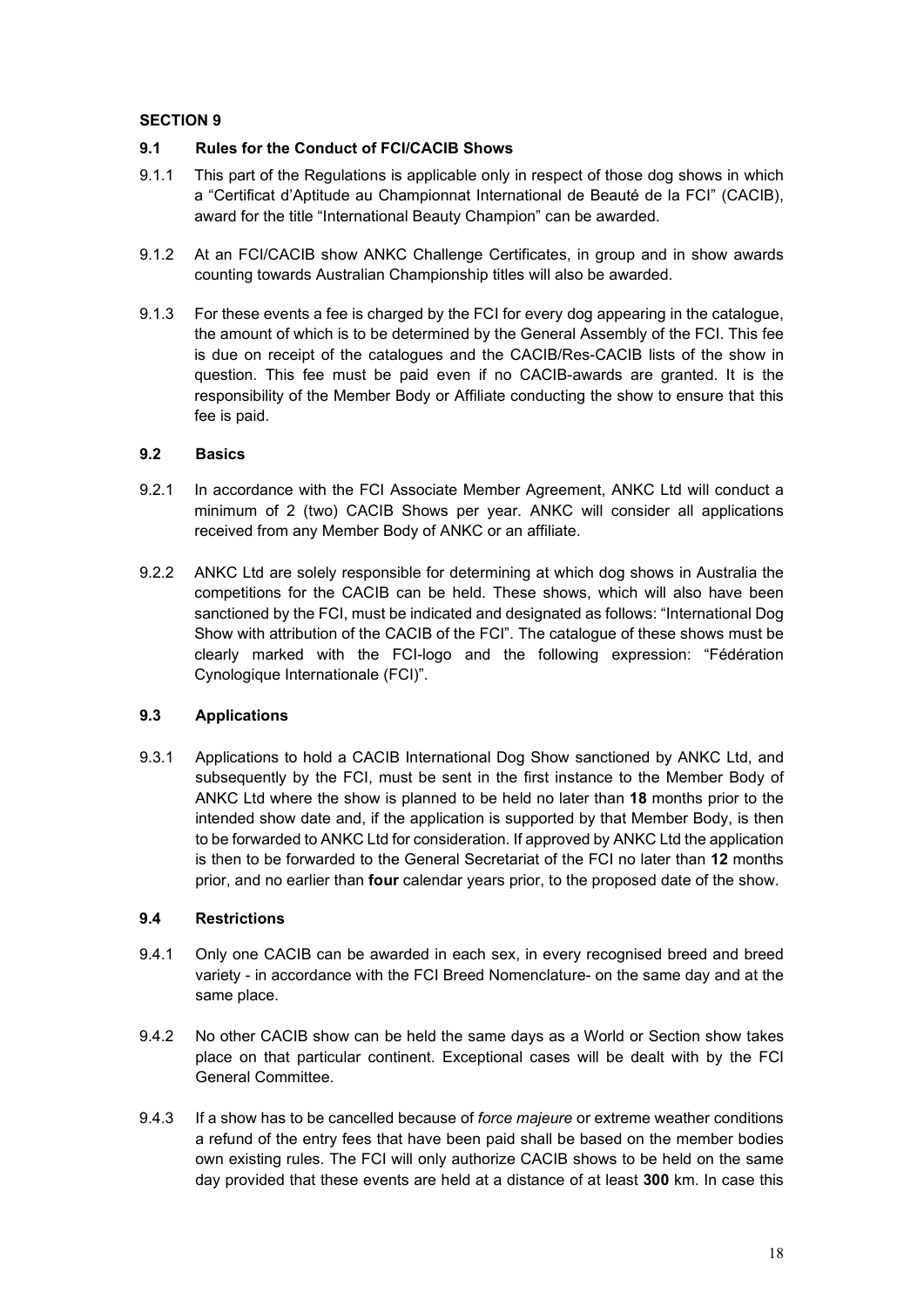distance is less than **300** km the approval can be given provided that the organiser who first submitted an application gives his consent to the second applicant. In this case appropriate dividing up of the FCI groups according to the FCI Breed Nomenclature, taking the show venues and days into consideration, is recommended.

9.4.4 At CACIB shows a breed must be judged, if possible, in one single day and the breeds of the same FCI group should also be judged in one day. However, it is possible to divide the groups over two days if needed for organisational reasons. The decision regarding sanctioning CACIB shows is the responsibility of the Executive Director of the FCI.

## <span id="page-18-0"></span>**9.5 Special Requirements / Admission of Dogs**

- 9.5.1 The dogs' welfare and health must be of UTMOST PRIORITY at all dog shows.
- 9.5.2 The organisers are requested to add the following message in the show catalogue, giving it sufficient visibility: *The exhibitors are responsible for the welfare of the dogs at an FCI international dog show. It is forbidden to expose a dog to a situation that can be dangerous for its health and welfare, such as for example leaving it in the car in excessively hot or cold weather and/or treating it in a cruel manner.*
- 9.5.3 The organisers must ensure that the only breeds that will be shown are those for which breed standards have been definitively or provisionally accepted by the FCI and which are registered with the studbook or with the appendix to the studbook (waiting list) of an FCI member country. The same will apply to a non-FCI member country whose studbook is, however, recognized by the FCI. Breeds that are not yet recognised (neither definitively nor provisionally) by the FCI, must be recognized at a national level and have pedigrees issued by a national kennel club that is a member or a contract partner of the FCI. These breeds cannot be incorporated in any group (they have to appear in a special section of the catalogue called "breeds not recognised by the FCI") and they are not eligible for the CACIB and for the various FCI titles. In addition, they cannot compete in the Best in Group finals. The normal FCI fee has to be paid also for each dog of these breeds. At all shows in which the CACIB of the FCI is awarded, the division into groups must be in accordance with the current FCI Breed Nomenclature. In case this ruling would not be observed, the FCI reserves the right to refuse future authorizations to award the CACIB at international shows.
- 9.5.4 These groups are as follows:
	- a. **Group 1** Sheepdogs and Cattle- Dogs (except Swiss Cattle Dogs)
	- b. **Group 2** Pinschers and Schnauzers Molossoid Breeds Swiss Mountain and Cattle Dogs
	- c. **Group 3** Terrier Group
	- d. **Group 4** Dachshunds
	- e. **Group 5** Spitz and Primitive Types
	- f. **Group 6** Scenthounds and related breeds
	- g. **Group 7** Pointing dogs
	- h. **Group 8** Retrievers flushing dogs water dogs
	- i. **Group 9** Companion and toy dogs
	- j. **Group 10** Sighthounds
- **Note:** For the specific breeds listed in each group refer to the FCI web site.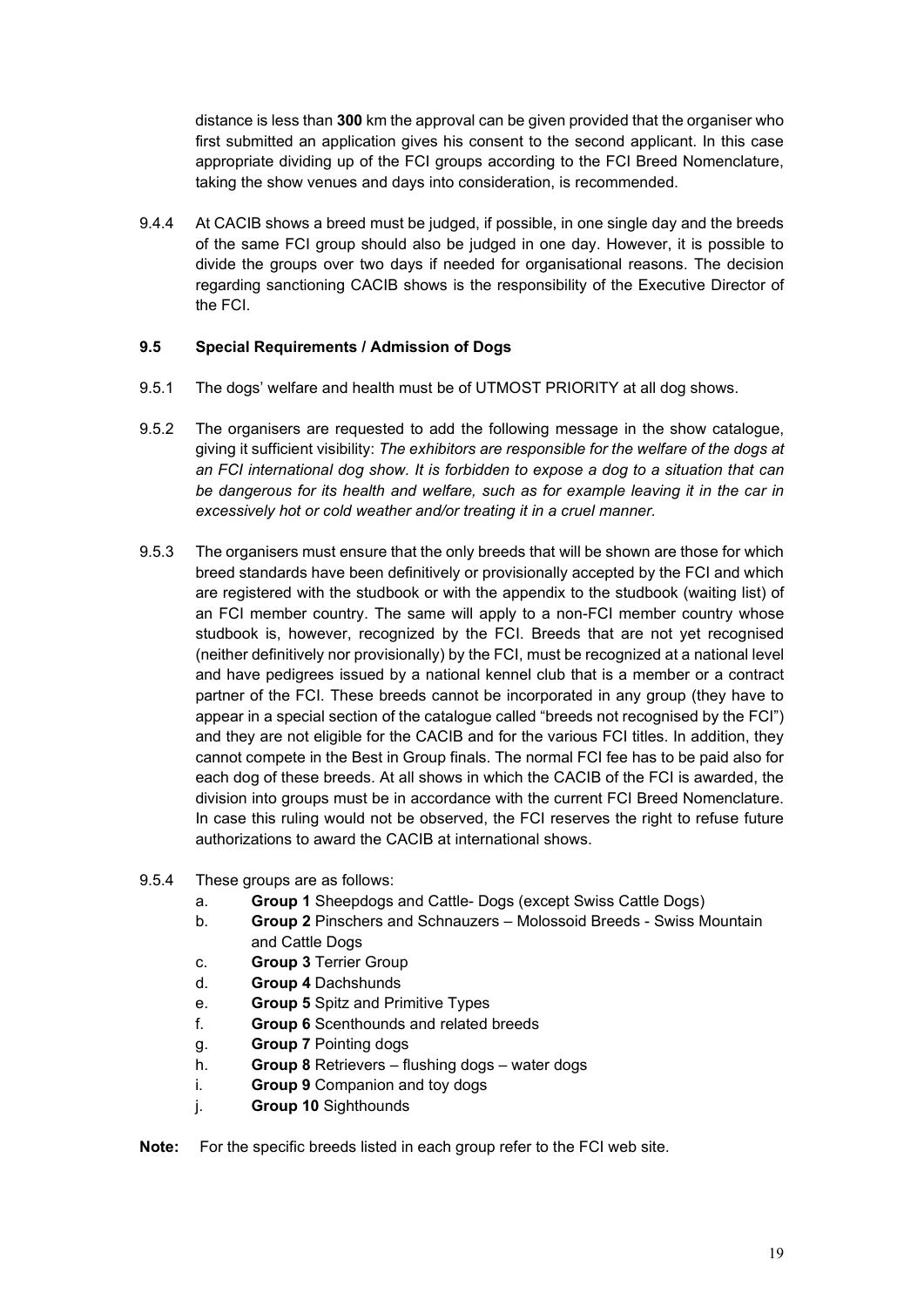- 9.5.5 At all shows with few entries the organisers are permitted to have different groups judged together in the ring of honour for "Best in Group" competitions; however, this does not apply to World and Section Shows.
- 9.5.6 In accordance with the above provision, at FCI/CACIB Shows conducted in Australia the following combined groups may be utilised:
	- a. **Group 1** Sheepdogs and Cattle- Dogs (except Swiss Cattle Dogs)
	- b. **Group 2** Pinschers and Schnauzers Molossoid Breeds Swiss Mountain and Cattle Dogs
	- c. **Group 3** Terrier Group
	- d. **Combined Group 4** Dachshunds **Group 6** Scenthounds and related breeds **Group 10** Sighthounds
	- e. **Group 5** Spitz and Primitive Types
	- f. **Combined Group 7** Pointing dogs Group **8** Retrievers Flushing dogs Water dogs
	- g. **Group 9** Companion and Toy dogs
- 9.5.7 In accordance with the terms of the Associate Membership between ANKC and FCI all ANKC CACIB shows are to be conducted under FCI regulations including group nomenclature and breed standards for the duration of the event.

#### <span id="page-19-0"></span>**9.6 Unclassified - Breeds not recognized by the FCI (Not eligible for CACIB or Best in Group)**

- 9.6.1 The following breeds are not definitively recognized by the FCI but may be awarded an Australian Challenge (Best of Breed) but not compete for Best in Group or Classes in Group:
	- a. American Hairless terrier Exhibited in Group 3 Ring
	- b. Anatolian Shepherd Dog Exhibited in Group 2 Ring
	- c. Tenterfield Terrier Exhibited in Group 3 Ring
	- d. Bluetick Coonhound Exhibited in Group 6 Ring

#### <span id="page-19-1"></span>**9.7 Classes**

9.7.1 Only the following classes are recognized at ANKC /CACIB shows sanctioned by the FCI:

#### **a. Classes in which the CACIB cannot be awarded:**

- 1) **Baby Puppy** For dogs aged three and under six months.
- 2) **Minor Puppy** For dogs aged six and under nine months.
- 3) **Puppy** For dogs aged six and under twelve months.

## b. **Classes in which the CACIB can be awarded**:

- 1) **Junior** For dogs aged nine and under eighteen months.
- (providing the winner is over 15months of age) 2) **Intermediate** For dogs aged eighteen and under thirty-six months.
- 3) **Open** For dogs 15 months and over that are not **Champions**
- 4) **Champion** To enter a dog in Champion Class, the title must have been confirmed by the issue of a Registered Pedigree Certificate with the title added by the day of the official closing date of entries. Note: A Champion that has not attained 15 months of age may not be awarded a **CACIB.**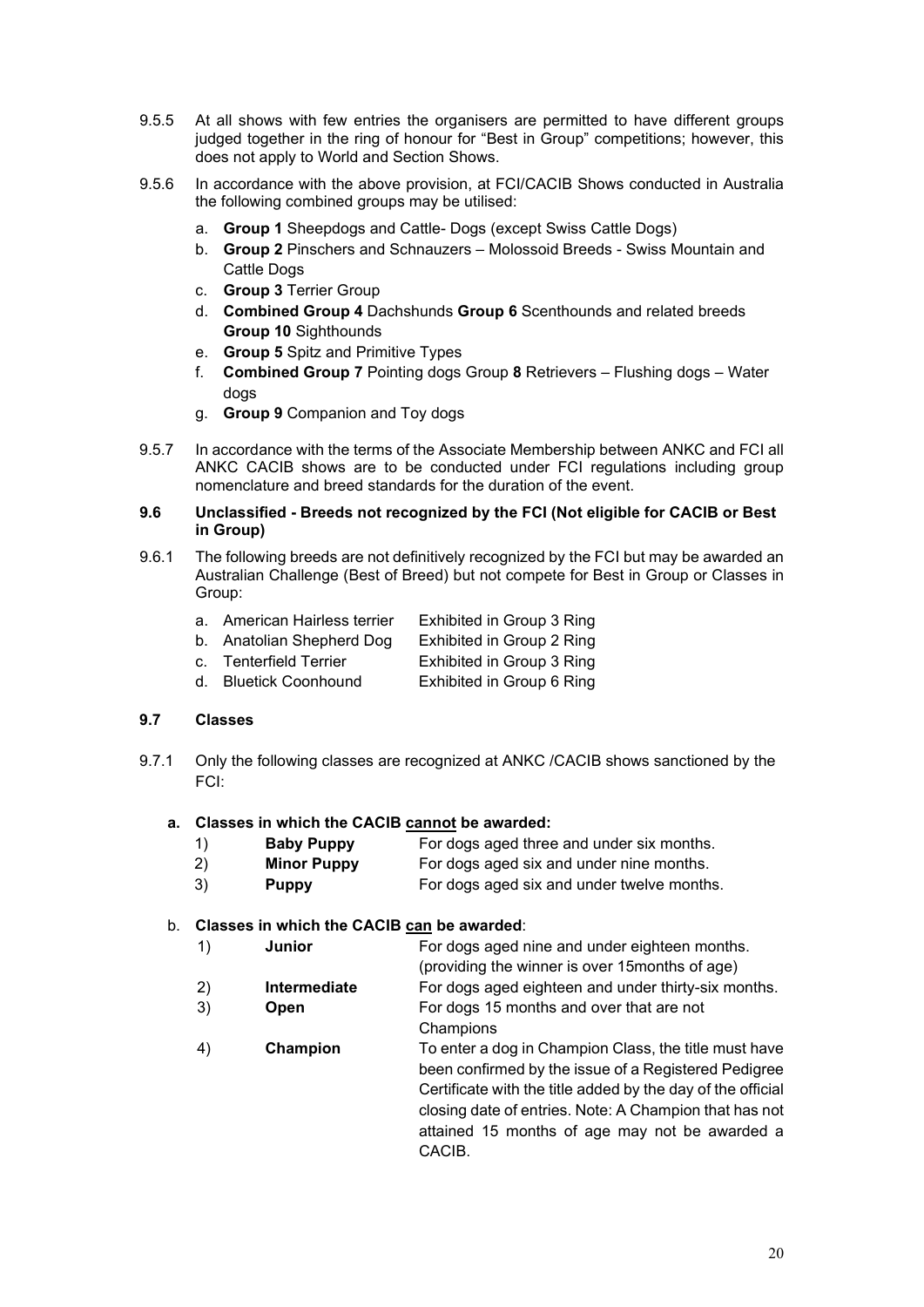## <span id="page-20-0"></span>**9.8 Qualifications and Placings**

- 9.8.1 The qualifications given by the judges must correspond to the following definitions:
	- a. **EXCELLENT** may only be awarded to a dog over **9** months of age which comes very close to the ideal standard of the breed, which is presented in excellent condition, displays a harmonious, well-balanced temperament, is of high class and has excellent posture. Its superior characteristics in respect of its breed permit that minor imperfections can be ignored; it must however have the typical features of its sex.
	- b. **VERY GOOD** may only be awarded to a dog over **9** months of age that possesses the typical features of its breed, which has well-balanced proportions and is in correct condition. A few minor faults may be tolerated. This award can only be granted to a dog that shows class.
	- c. **GOOD** is to be awarded to a dog over **9** months of age that possesses the main features of its breed. The good points should outweigh the faults so that the dog can be considered a good representative of its breed.
	- d. **SUFFICIENT** should be awarded to a dog which corresponds adequately to its breed, without possessing the generally accepted characteristics or whose physical condition leaves a lot to be desired.
- 9.8.2 The four best dogs in each class are placed provided that they have been awarded at least the qualification "**VERY GOOD".**

## <span id="page-20-1"></span>**9.9 Titles, Awards and Main Ring Competitions**

### 9.9.1 **CACIB – Certificat d'Aptitude au Championnat International de Beauté de la FCI**

- 9.9.1.1 The only dogs which can be taken into consideration for the CACIB are the  $1<sup>st</sup>$  Place Winners who have been awarded "EXCELLENT" in Junior, Intermediate, Open, and Champion class and are **over 15** months of age.
- 9.9.1.2 The Reserve CACIB is awarded to the second-best dog which was given the qualification "EXCELLENT" from the above-mentioned classes. The dog placed second in the class where the CACIB winner comes from can compete for the Reserve CACIB, if awarded excellent. It is not compulsory to award the Reserve CACIB.
- 9.9.1.3 As the ANKC Challenge Certificate is a national award, ANKC Regulations decide in which classes and to which dogs this certificate can be awarded.

## **9.9.2 Judging Procedure for "International Dog Shows with attribution of the CACIB of the FCI".**

- 9.9.2.1 The 1<sup>st</sup> Placed Dogs in Minor Puppy, Puppy, Junior, Intermediate, Open and Champion will compete for the ANKC Challenge Certificate, if the dog that is awarded the Challenge Certificate is **15** months of age or over it will automatically receive the CACIB, providing that it has been graded Excellent.
- 9.9.2.2 If the Challenge Winner is from the Minor or Puppy Class the 1<sup>st</sup> placed dogs in Junior, Intermediate, Open and Champion will compete for the CACIB providing that they have been graded excellent and in the case of the junior is over **15** months of age.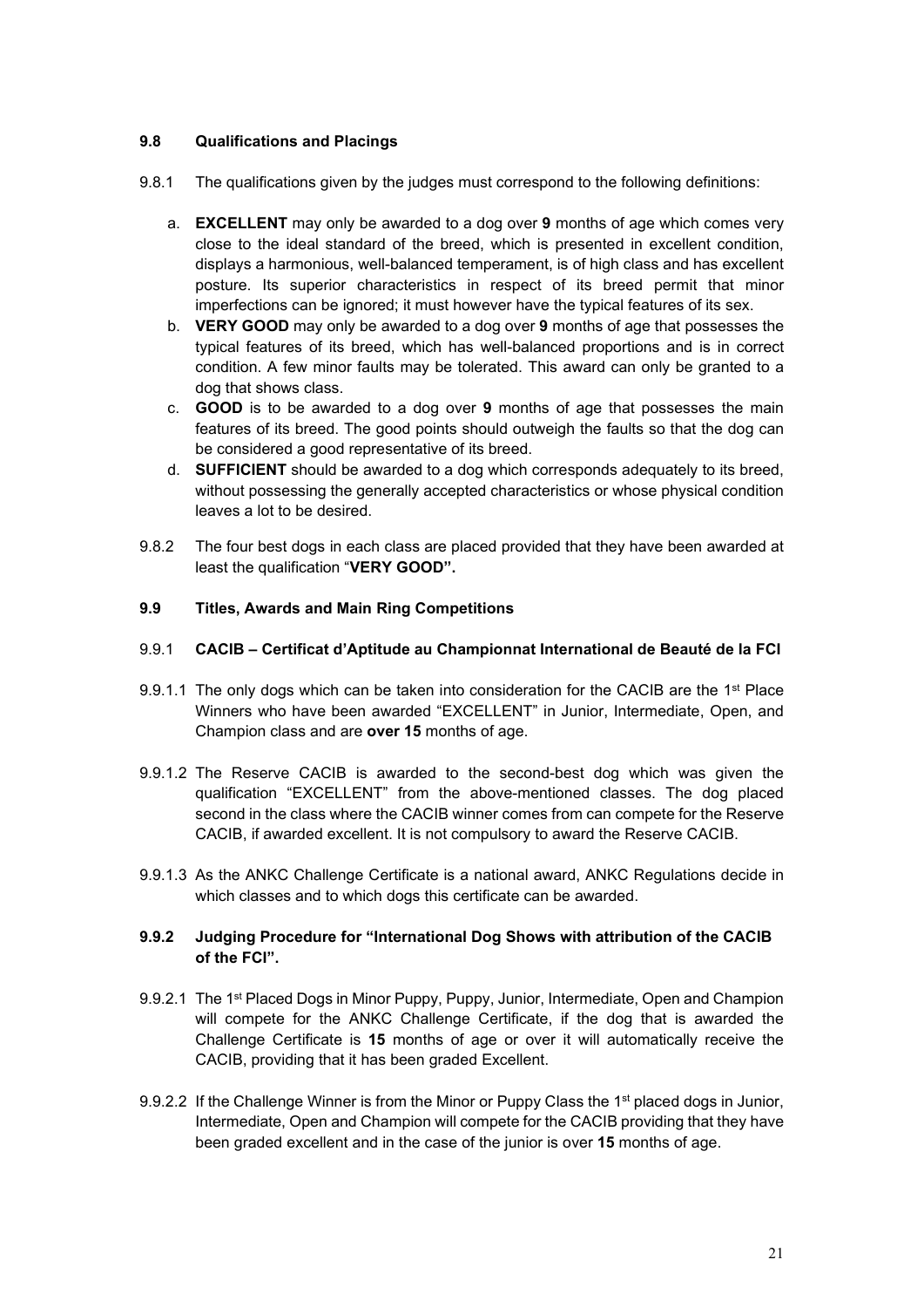## **9.9.3 Best of Breed (BOB)**

- 9.9.3.1 The Challenge winner from both sexes, will compete for Best of Breed (BOB).
- 9.9.3.2 The Class in Breed awards will be conducted as at ANKC Championship Shows; the BOB will Automatically take the award for their respective class.

## **9.9.3 Best in Group**

- 9.9.3.1 The Best of Breeds will compete for Best in Group with the exception of those breeds listed at 9.6.1.
- 9.9.3.2 The Best in Group judging will be conducted in accordance with Sections 7 and 8 respectively depending on the method of judging utilised.

### **9.9.4 Best in Show**

- 9.9.4.1 The best in groups will compete for Best in Show.
- 9.9.4.2 The Best in Show Judging will be conducted in accordance with Sections 7 and 8 respectively depending on the method of judging utilised

## <span id="page-21-0"></span>**SECTION 10**

#### <span id="page-21-1"></span>**10.1 Prizes and Certificates**

- 10.1.1 Prizes and ribbons are to be awarded under the guidelines of the state member body.
- 10.1.2 Minimum certificates for breed and neuter conformation shows:
	- a. Challenge
	- b. Best of breed
	- c. Best in group
	- d. Runner up in group
	- e. Best in show
	- f. Runner up in show
- 10.1.3 Certificates are **not** to be made available until the dog is eliminated from further competition.
- 10.1.4 All certificates must be the official ANKC Ltd certificates purchased from the state member body

## <span id="page-21-2"></span>**10.2 Awards & Titles**

- 10.2.1 Where a financial member of an ANKC Ltd Member Body competes at an approved event, whether All Breeds or Specialist Breed, that financial member shall be entitled to compete for any normally recognized 'in show' and/or 'in group' award.
- 10.2.2 Where a first place is not awarded, at class level, then all other placings must be withheld.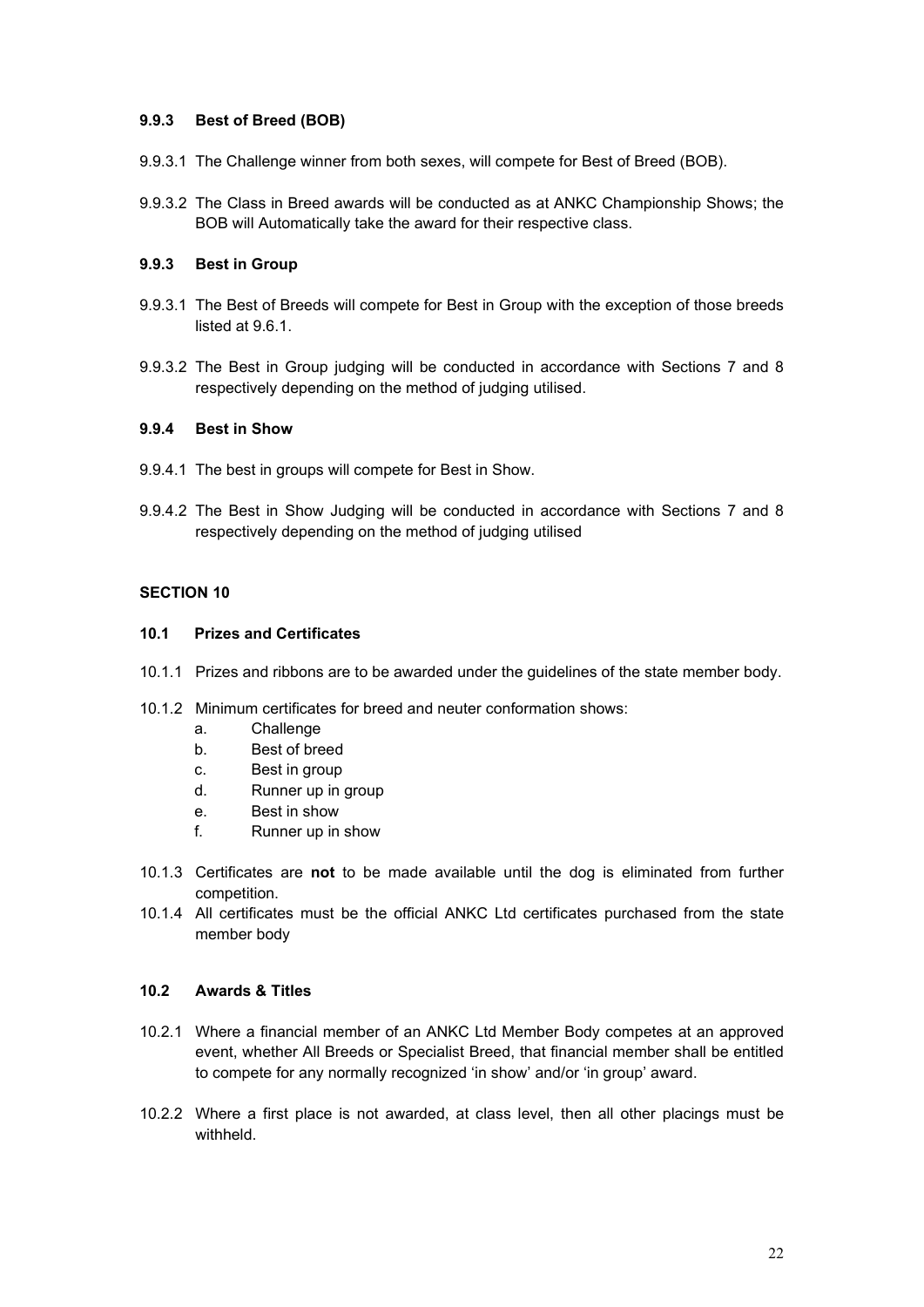## <span id="page-22-0"></span>**10.3 Challenge Certificates**

- 10.3.1 Where a Challenge Certificate winner is found to be ineligible for the Challenge award, the Reserve Challenge winner shall be awarded the Challenge and points, less one for the ineligible exhibit.
- 10.3.2 Where a Best of Breed winner does not compete for Best Exhibit in Group or Best Exhibit in Show for which it is eligible, the Best of Breed Challenge Certificate shall be **cancelled** and not reallocated.

#### <span id="page-22-1"></span>**10.4 Neuter Certificates**

- 10.4.1 Where a Neuter Certificate winner is found to be ineligible for the award; the Reserve winner shall be awarded the Certificate and points, less one for the ineligible exhibit.
- 10.4.2 Where a Best Neuter of Breed winner does not compete for Best Neuter Exhibit in Group or Best Neuter Exhibit in Show for which it is eligible, the Neuter Best of Breed Certificate shall be **cancelled**.

### <span id="page-22-2"></span>**10.5 Championship Points System**

- 10.5.1 The owner of a dog registered with the ANKC Ltd which:
	- a. Wins not fewer than four Challenge Certificates/Best of Breed Certificates under not fewer than four different Judges at four different championship shows; and
	- b. Gains a total of 100 points; may apply for such dog to be known as a Champion.
- 10.5.2 Points shall be allotted for exhibits six (6) months of age and over exhibited in a General Class as follows:

#### **a. Challenge Certificate winner – Dogs and Bitches**

Five (5) points plus one (1) point for each dog of the breed over the age of six months exhibited at the fixture.

## **b. Best of Breed Certificate winner**

Five (5) points plus one (1) point for each dog and bitch of the breed over the age of six months exhibited at the fixture.

## **c. Best in Group winner**

Each winner of the recognized seven (7) groups or ten (10) at CACIB shows – five (5) points plus one (1) point for each dog and bitch over the age of six months and exhibited in the Group at the fixture.

## **d. Runner up to Best in Group**

Each Runner Up in the recognized seven (7) groups or ten (10) at CACIB shows – ten (10) points less than the Best in Group Winner or breed points whichever is higher, with the minimum being six points.

## **e. Best in Show winner**

Five (5) points plus one (1) point for each dog and bitch exhibited in the Show or breed points whichever is higher, with the minimum being six points.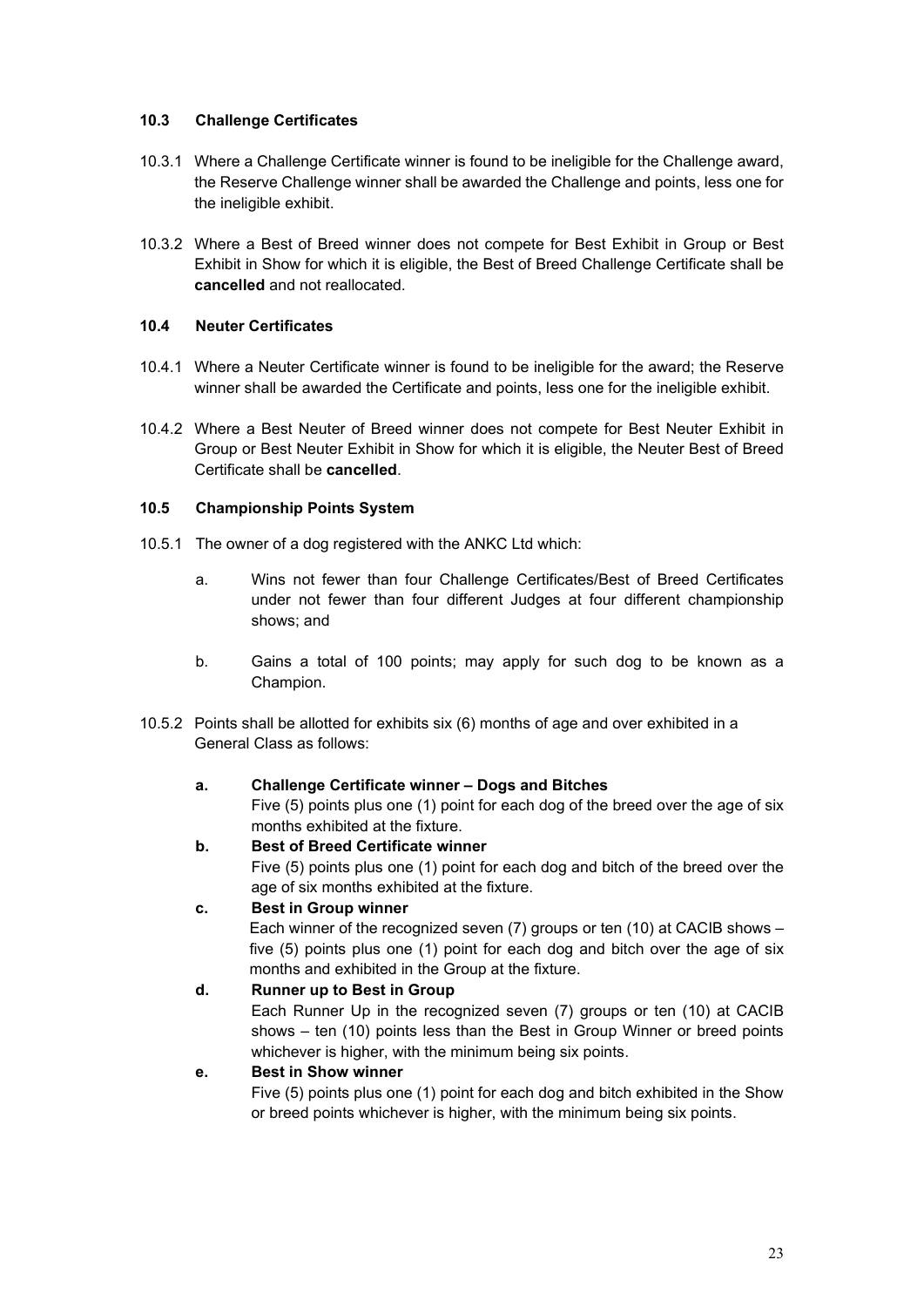## **f. Runner up to Best in Show**

Ten (10) points less than the Best in Show Winner or breed points whichever is higher, with the minimum being six points.

- 10.5.3 The points awarded under (a), (b), (c), (d), (e) and (f) above shall not accumulate and shall, in no case, exceed twenty-five (**25**) points at any one Show for Best of Breed, Best in Group or Best in Show.
- 10.5.3.1 The points awarded under (a), (b), (c), (d), (e) and (g) above shall not accumulate and shall, in no case, exceed fifteen (15) points at any one Show for Runner Best in Group or **Runner Up to Best Exhibit in Show**. If Breed points account for more than 15 points, no additional points will be allocated.
- 10.5.4 At shows conducted under the conditions of SECTION 5 5.1 Alternative In-Group and In-Show Placing System, the points awarded under (e) and (g) above will be awarded to In Group 2nd and In Show 2nd.

#### <span id="page-23-0"></span>**10.6 Neuter Championship Points System**

- 10.6.1 The owner of a neutered dog registered on the main register as neuter with the ANKC Ltd which:
	- a. Wins not fewer than four Neuter Certificates/Best Neuter of Breed Certificates under not fewer than four different Judges at four different championship shows; and
	- b. Gains a total of 100 points, may apply for such dog to be known as a Neuter Champion.
- 10.6.2 Points shall be allotted for exhibits six (6) months of age and over exhibited in a Neuter Class as follows: **(Amended 02/22, 5.1 - Effective 01/07/22)**

#### a. **Neuter Certificate winner – Dogs and Bitches**

Five (5) points plus one (1) point for each Neutered dog of the breed over the age of six months exhibited at the fixture.

## b. **Best of Neuter Certificate winner**

Five (5) points plus one (1) point for each neuter dog and bitch of the breed over the age of six months exhibited at the fixture.

## c. **Best Neuter in Group winner**

Each winner of the recognized seven (7) groups or ten (10) at CACIB shows – five (5) points plus one (1) point for each Neuter dog and bitch over the age of six months and exhibited in the Group at the fixture.

## d. **Runner up to Best Neuter in Group**

Each Runner Up in the recognized seven (7) groups or ten (10) at CACIB shows – ten (10) points less than the Best Neuter in Group Winner or breed points whichever is higher, with the minimum being six points.

## e. **Best Neuter in Show winner**

Five (5) points plus one (1) point for each Neuter dog and bitch exhibited in the Show or breed points whichever is higher, with the minimum being six points.

#### f. **Runner up to Best Neuter in Show**

Ten (10) points less than the Best Neuter in Show Winner or breed points whichever is higher, with the minimum being six point.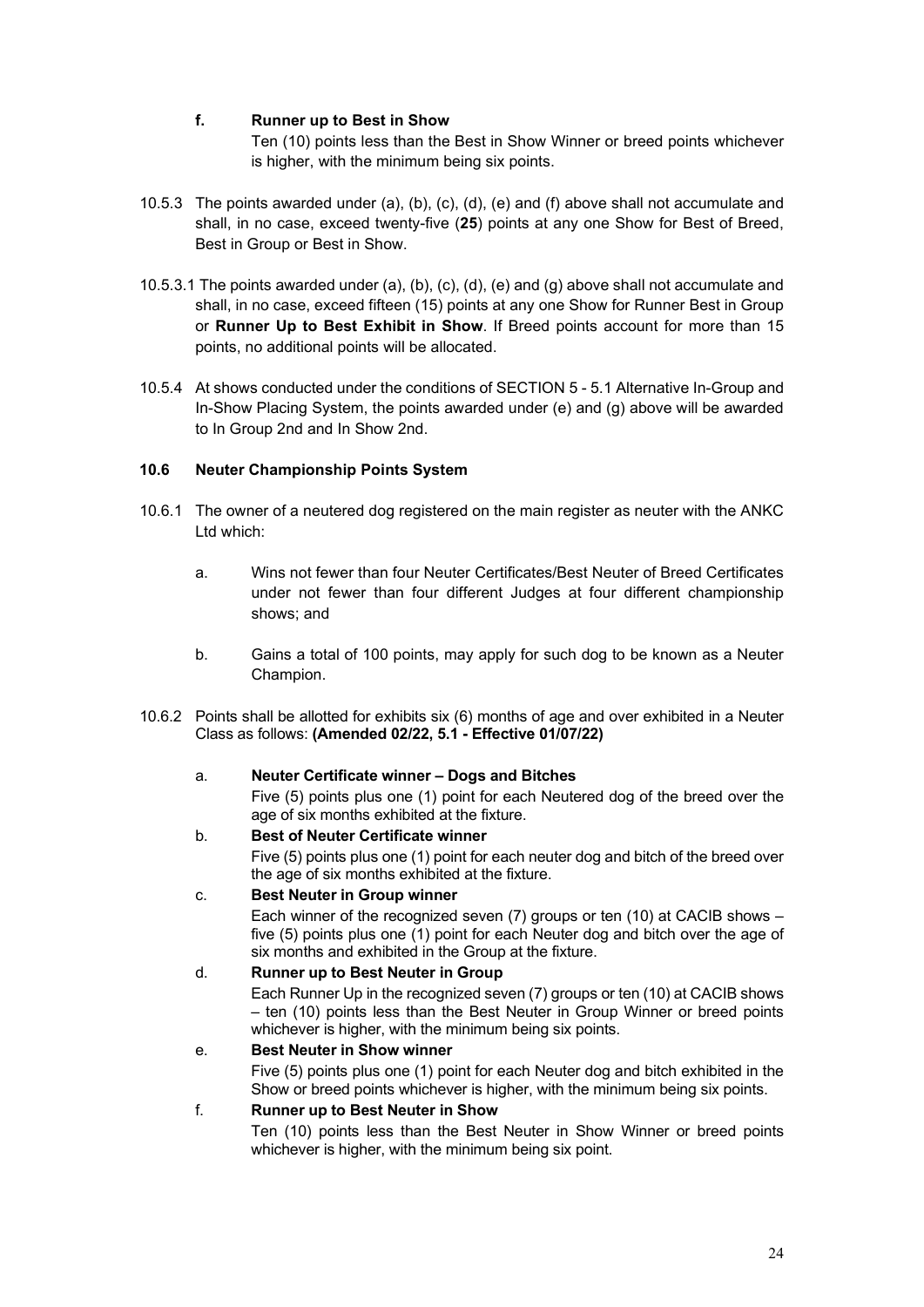- 10.6.3 The points awarded under (a), (b), (c), (d), (e) and (f) above shall not accumulate and shall, in no case, exceed twenty-five (25) points at any one Show. **(Amended 02/22, 5.1 - Effective 01/07/22)**
- 10.6.4 Only points accrued as a Neutered dog will be accepted towards the Neuter Champion title.
- 10.6.5 A dog who has gained the title of Champion, Supreme Champion or Grand Champion prior to being entered on the ANKC Ltd Main register as Neutered, shall retain such titles in addition to Neutered Champion. These titles shall have precedence and shall appear in front of the Neuter Champion title in the dogs registered name.
- 10.6.6 The title of Neuter Champion shall fulfill the Conformation Title requirements for Dual and Triple Championships.

## <span id="page-24-0"></span>**10.7 Grand Champion**

- 10.7.1 Using the points system as approved by the ANKC Ltd at the time, a dog will be required to receive **1000** points to be eligible to the title of Grand Champion.
- 10.7.2 All dogs that qualify for the Grand Champion title under Rule 7.6 are eligible to apply for the title after the implementation date of 1 January 2012.
- 10.7.3 A Grand Championship will not be awarded to dogs retrospectively, but a dog will be eligible to be awarded the title of Grand Champion, if they gain some points towards the title of Grand Champion (**1000** points) after the implementation date of 01 January 1998.

#### <span id="page-24-1"></span>**10.8 Neuter Grand Champion**

10.7.1 Using the points system as approved by the ANKC Ltd at the time, a dog will be required to receive **1000** points to be eligible to the title of Neuter Grand Champion

#### <span id="page-24-2"></span>**10.9 Supreme Champion**

- 10.9.1 Using the points system as approved by the ANKC Ltd at the time, a dog will be required to attain the following qualifications to be eligible to the title of Supreme Champion.
	- a. **1,000** points; and
	- b. **3** All Breeds Best in Shows awarded by **3** different Best in Show Judges; or
	- c. **10** Best in Group/Multi-Breed or Breed Specialty Best in Show awarded by **10** different judges.
- 10.9.2 A Supreme Championship will not be awarded to dogs retrospectively, but a dog will be eligible to be awarded the title of Supreme Champion, if it gained some points towards the title of Supreme Champion (**1000** points) after the implementation date of 01 July 2012.

## <span id="page-24-3"></span>**10.10 International Champion**

10.10.1 The title International Champion shall be recognised if shown on the Export pedigree of a dog imported into Australia.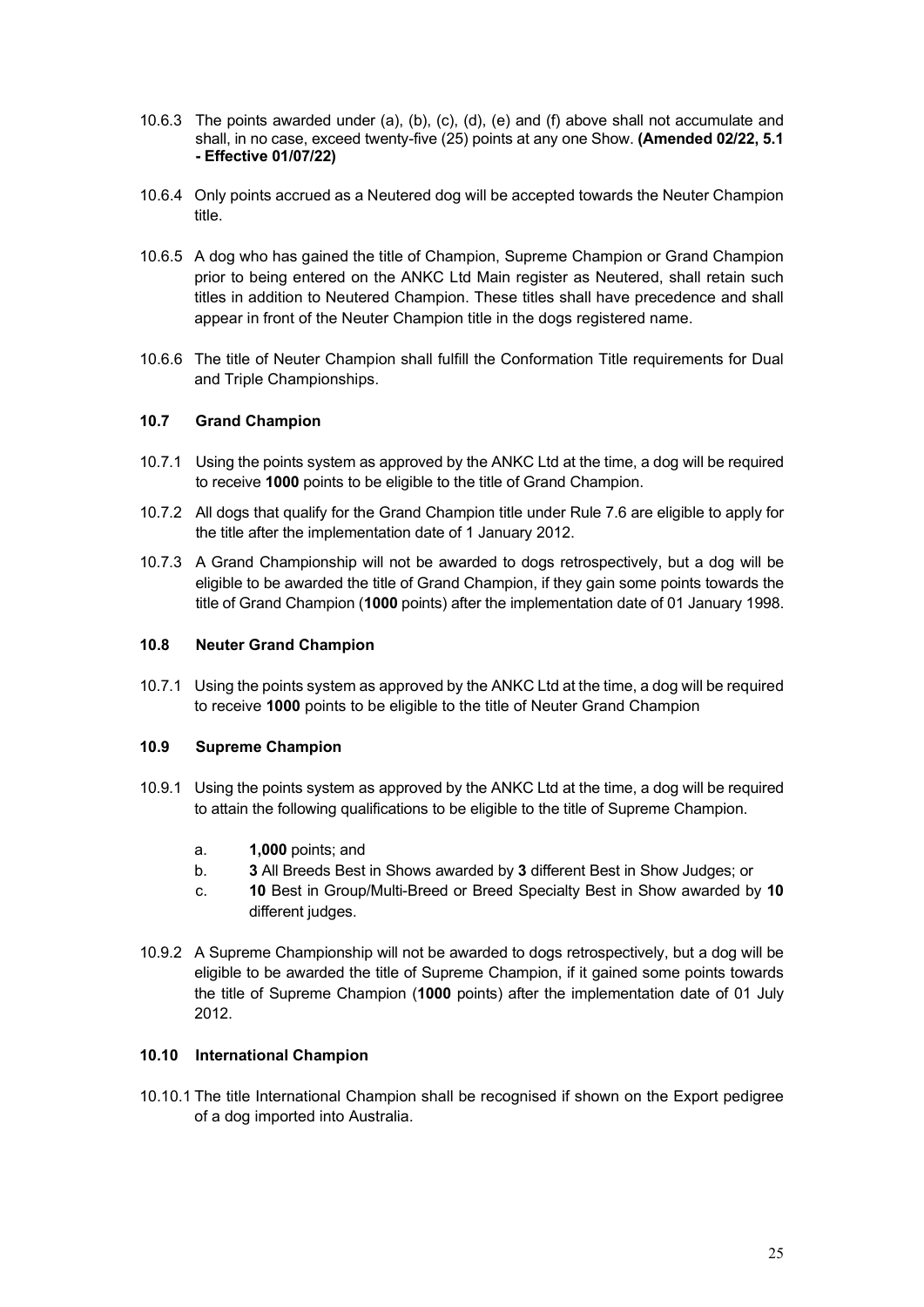## <span id="page-25-0"></span>**10.11 ANKC/FCI Title of International Beauty/Working/Show Champion (CIB/CIT/CIE).**

- 10.11.1 Any ANKC registered dog, belonging to a non-working breed as per the FCI Breed Nomenclature, will have to meet the following requirements to be eligible to apply for the title of CIB:
	- a. Be awarded at least **4** CACIB in a minimum of **3** different countries under a minimum of 3 different judges from at least **3** different FCI Member countries. Or
	- b. Be awarded at least **4** CACIB in a minimum of **2** Australian States under a minimum of **3** different judges from at least **3** different FCI Member countries.
- 10.11.2 The CACIB can be granted in both foreign countries and Australian States. In that case the States are considered as separate entities.
- 10.11.3 There is no timespan between the first and the last award if awarded in Australia.
- 10.11.4 No ANKC registered dog, belonging to a non-working breed as per the FCI Breed Nomenclature, is eligible for the FCI title of CIE (Show Champion).
- 10.11.5 Any ANKC registered dog, belonging to a working breed as per the FCI Breed Nomenclature, will be subject to the official FCI requirements for the FCI title of CIB and CIT (Working).
- 10.11.6 In addition, an ANKC registered dog belonging to a working breed as per the FCI Breed Nomenclature is eligible for the FCI title of CIE (International Show Champion) if it meets the same requirements as for the title CIB.

## <span id="page-25-1"></span>**SECTION11**

#### <span id="page-25-2"></span>**11.1 Disqualification from Conformation Exhibition**

- 11.1.1 For Conformation purposes, a dog six months of age or over shall not be accepted as physically entire unless both testicles have fully descended and are in the scrotum. Any dog disqualified for this reason at a Conformation Show or otherwise proven shall be placed on the Limited Register and remain there until it can be proved to the satisfaction of the Member body that it is physically entire or in the case of a Neutered dog, in which case it can be moved to the Neuter Register.
- 11.1.2 Dogs with cropped ears cannot be exhibited at any conformation show in Australia.
- 11.1.3 Cutting, piercing, breaking by force or any kind of operation or act of a like kind which alters the natural formation of the dog, is not permitted except as provided for in the Breed Standard.
- 11.1.4 The natural colour or shade of natural colour or the natural markings of a dog shall not be altered or changed.
- 11.1.5 No substance, preparation, powder or fluid shall be applied to and remain on the dog during exhibition to such an extent as to deceive or to be likely to deceive a Judge.